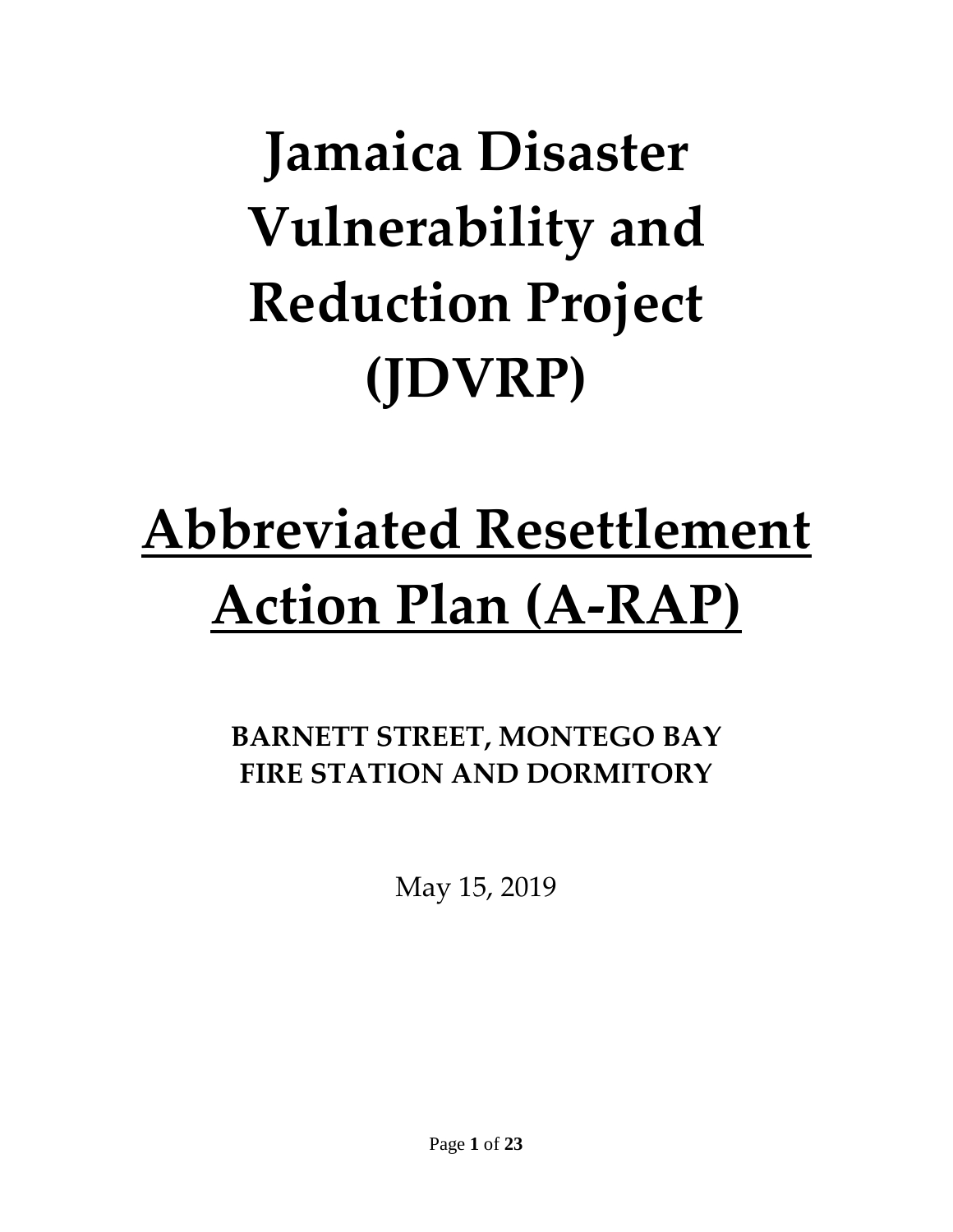|--|

| BACKGROUND JAMAICA DISASTER VULNERABILITY REDUCTION                 |
|---------------------------------------------------------------------|
|                                                                     |
|                                                                     |
|                                                                     |
|                                                                     |
| Citizen Engagement / Consultations with Displaced Person  10<br>2.1 |
| 2.2                                                                 |
| 2.3                                                                 |
| 2.4                                                                 |
|                                                                     |
|                                                                     |
|                                                                     |
|                                                                     |
|                                                                     |
|                                                                     |
|                                                                     |
|                                                                     |
| ANNEX 5: NO ENCROACHMENT SIGNS                                      |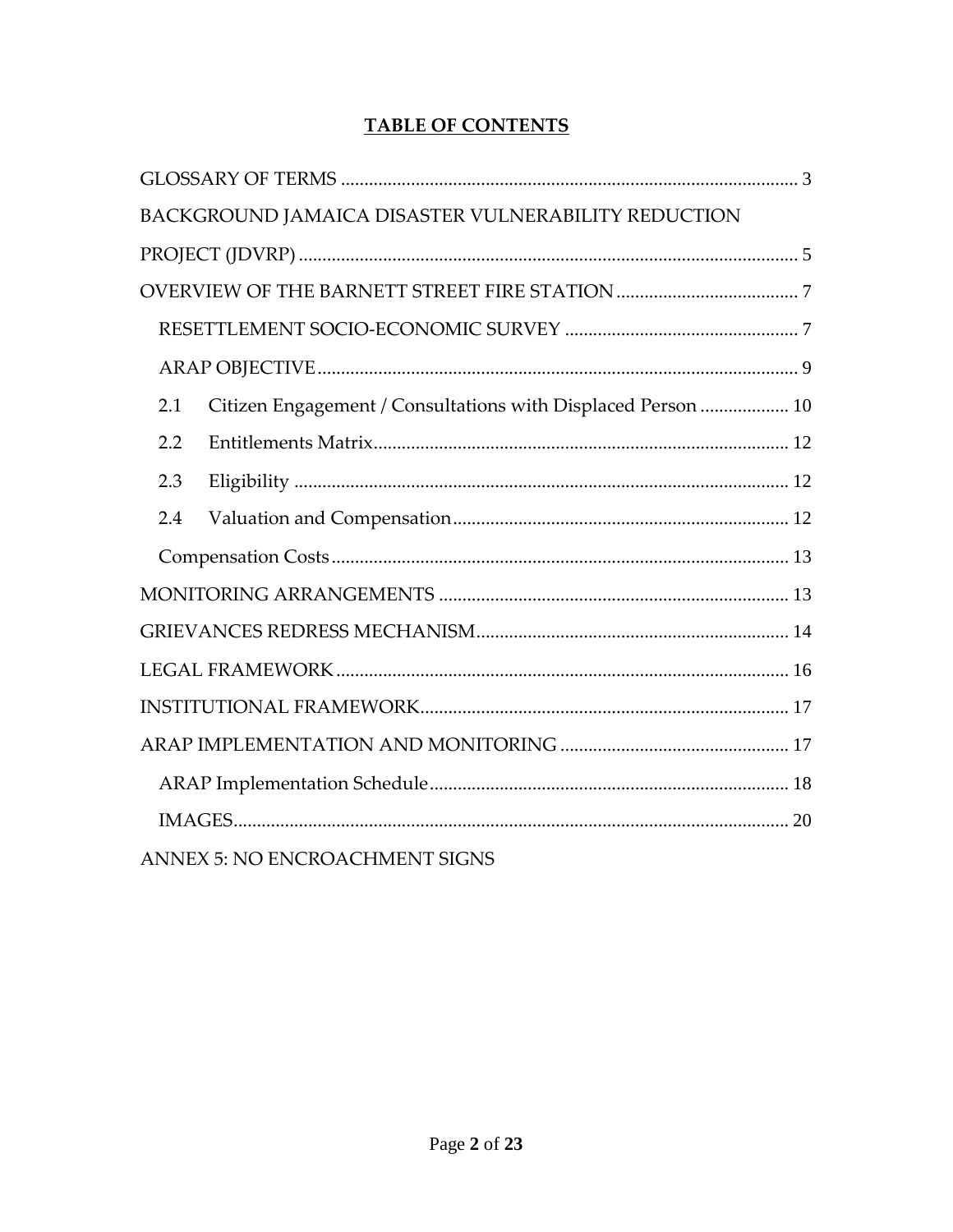#### <span id="page-2-0"></span>**GLOSSARY OF TERMS**

- 1. "**Census**" means the head count of the persons affected by land acquisition in terms of asset loss and/or displacement, together with an inventory of the assets lost by these persons. The census also includes basic socio-economic data, and is undertaken when the project concept for basic infrastructure investments under a project is agreed between the community and JSIF. The date of the census establishes the cut-off date to record the persons in a community project area, who can receive compensation for lost assets, and/or resettlement and rehabilitation assistance.
- 2. "**Compensation**" means the reparation at replacement cost as outlined in the JSIF Resettlement Policy Framework in exchange for assets acquired by a community project (land, buildings, or other assets).
- 3. "**Cut-Off Date**" means the date after which no person moving into the community project area will be eligible to receive compensation related to land acquisition and resettlement. The cut-off date is the date of the census of the persons affected by land acquisition.
- 4. "**Displaced Persons**" means PAPs who are forced to relocate from their previous location because (i) all of their land or buildings are acquired for a community project, or (ii) because the amount of land or buildings acquired renders the remaining portion economically unviable or uninhabitable.
- 5. "**Eminent Domain**" means the right of the state to acquire land for a public purpose using its sovereign power.
- 6. "**Inventory of Assets**" means a complete listing and description of all assets that will be acquired under a specific community project.
- 7. "**Land Acquisition**" means the process of acquiring land for a community project under the legally mandated procedures of eminent domain.
- 8. "**Project Affected Person**" (PAP) means any person who, as a result of the implementation of a project, loses the right to own, use, or otherwise benefit from a built structure, land (residential, agricultural, or pasture), annual or perennial crops and trees, or any other fixed or moveable asset, either in full or in part, permanently or temporarily, business, occupation, work, place of residence or habitat adversely affected; or standard of living adversely affected.
- 9. "**Rehabilitation Assistance**" means assistance comprising job placement, job training, or other forms of support to enable displaced persons, who have lost their source of livelihood as a result of the displacement, to improve or at least restore their income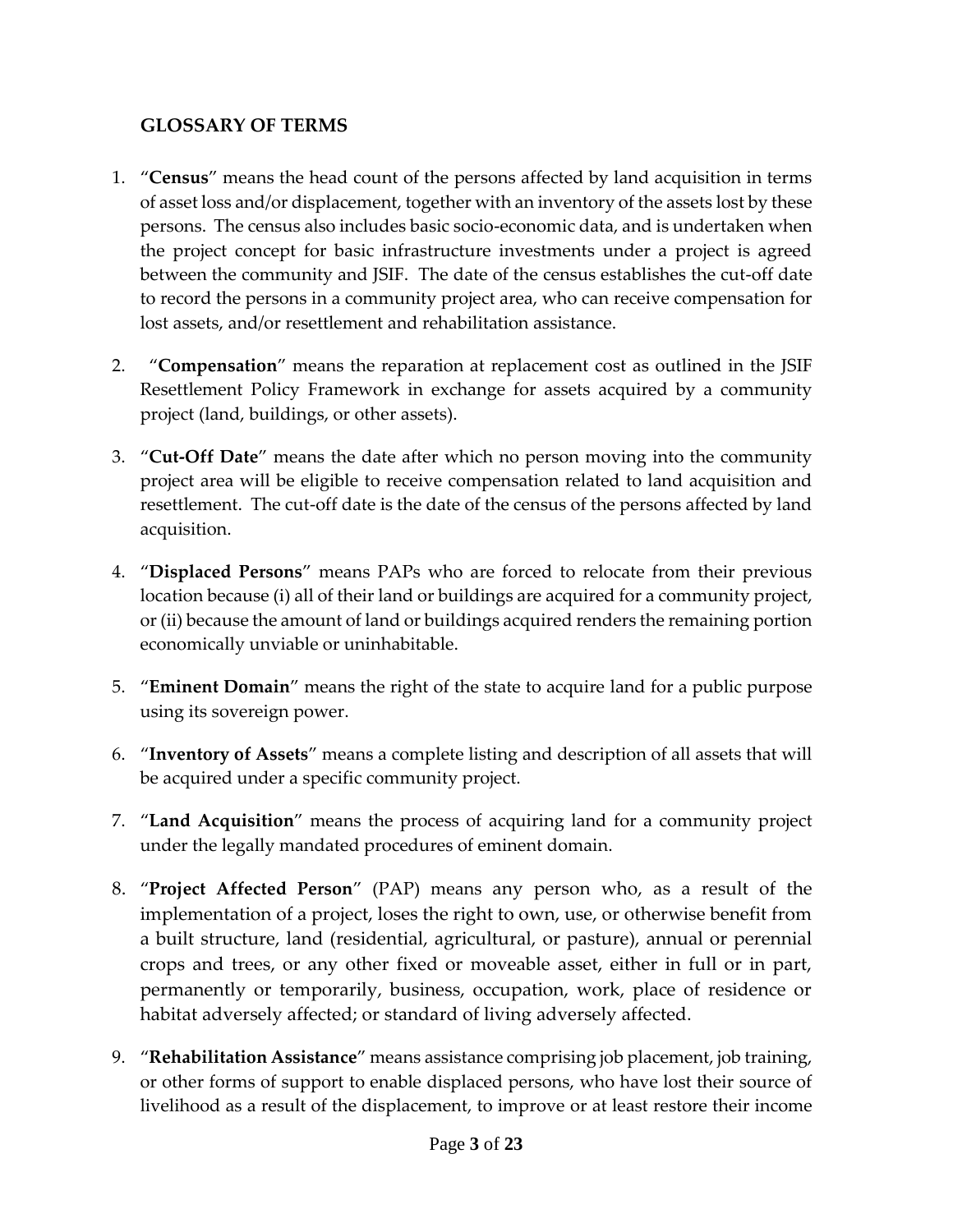levels and standard of living to pre-project levels.

- 10. "**Relocation Assistance**" means the assistance provided to displaced persons/families to cover (i) the costs of moving from their previous to a new location, and (ii) an allowance equal to the local average costs of living for a two month transition period to resettle in a new location of residence or business.
- 11. "**Replacement Cost**" means the method of valuation of assets to determine the amounts sufficient to replace the lost assets and cover transaction costs.
- 12. "**Resettlement**" means the relocation of displaced persons into new residential locations.
- 13. "**Community project**" means a specific community infrastructure investment activity, which may comprise several sub-components, carried out with funding from JSIF.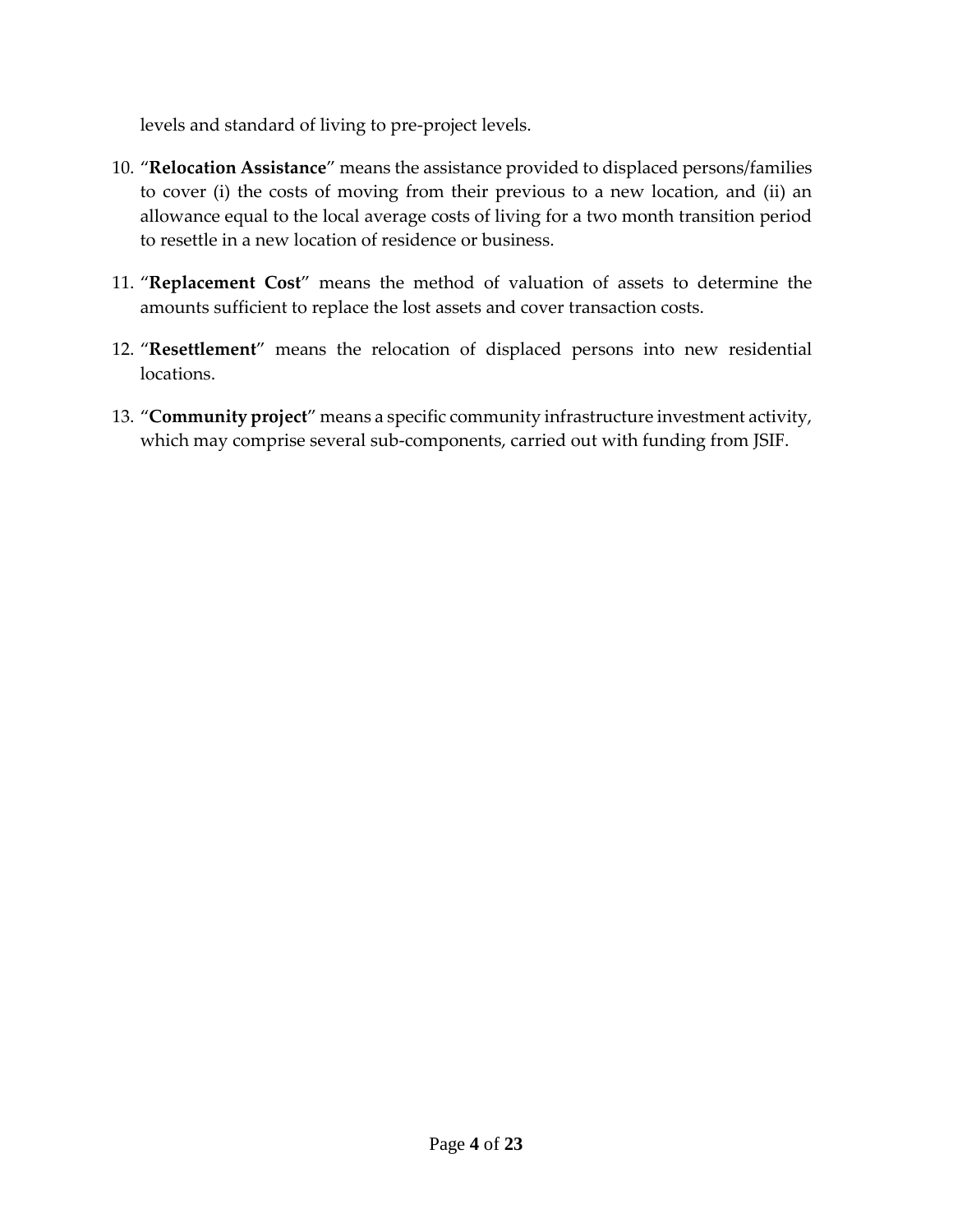### <span id="page-4-0"></span>**BACKGROUND JAMAICA DISASTER VULNERABILITY REDUCTION PROJECT (JDVRP)**

Past disaster events have physically impacted Jamaica's national infrastructure, some of which include flooding, landslides and storm surge. Addressing the undermining of primary roads, bridges and drainage networks is key in protecting the communities located in these areas, the users of the infrastructure as well as reducing the overall economic impact on the country's economy. In response to this the, Jamaica Disaster Vulnerability Reduction Project (JDVRP) was designed with the objective 'to enhance Jamaica's resilience to disaster and climate change risk.' The project is financed by a US\$ 30m loan funded by the World Bank.

The JDVRP is structured into four (4) components, outlined below.

**Component 1 – Technical Assistance for Improved Disaster and Climate Resilience (US\$ 3.815M).** This component will support the generation and collection of targeted hazard and risk information, its analysis and use in monitoring systems and decision making. This component will finance the following activities: (i) equipment and facilities to strengthen the seismic monitoring network; (ii) the establishment of a National Risk Information Platform and Coastal Risk Atlas; (iii) multi-hazard risk assessments for coastal areas, including ecosystems-based analyses and micro zonation studies; and (iv) a training program to support the implementation of the National Building Code.

**Component 2: Risk Reduction (US\$23.61M).** This includes the retrofitting or construction of key assets in response to the severe impacts from major disasters. This component will finance structural mitigation measures. The sub-components and activities to be financed under this component are:

(i) Retrofitting, construction and/or rehabilitation of national and sub-national priority infrastructure (bridges and urban drainage);

(ii) Retrofitting, construction and/or rehabilitation of critical public facilities (schools and fire stations)

(iii) Establishing or improving coastal protection measures.

**Component 3: Contingent Emergency Response (US\$0M).** The proposed operation will include a contingent 'zero component', which in the event of a disaster caused by a natural hazard would enable the Government to quickly reallocate Project funds to disaster response and recovery purposes under streamlined procedures. This Contingent Emergency Response Component (CERC) will support Jamaica's emergency preparedness and response capacity to the impact of natural hazards,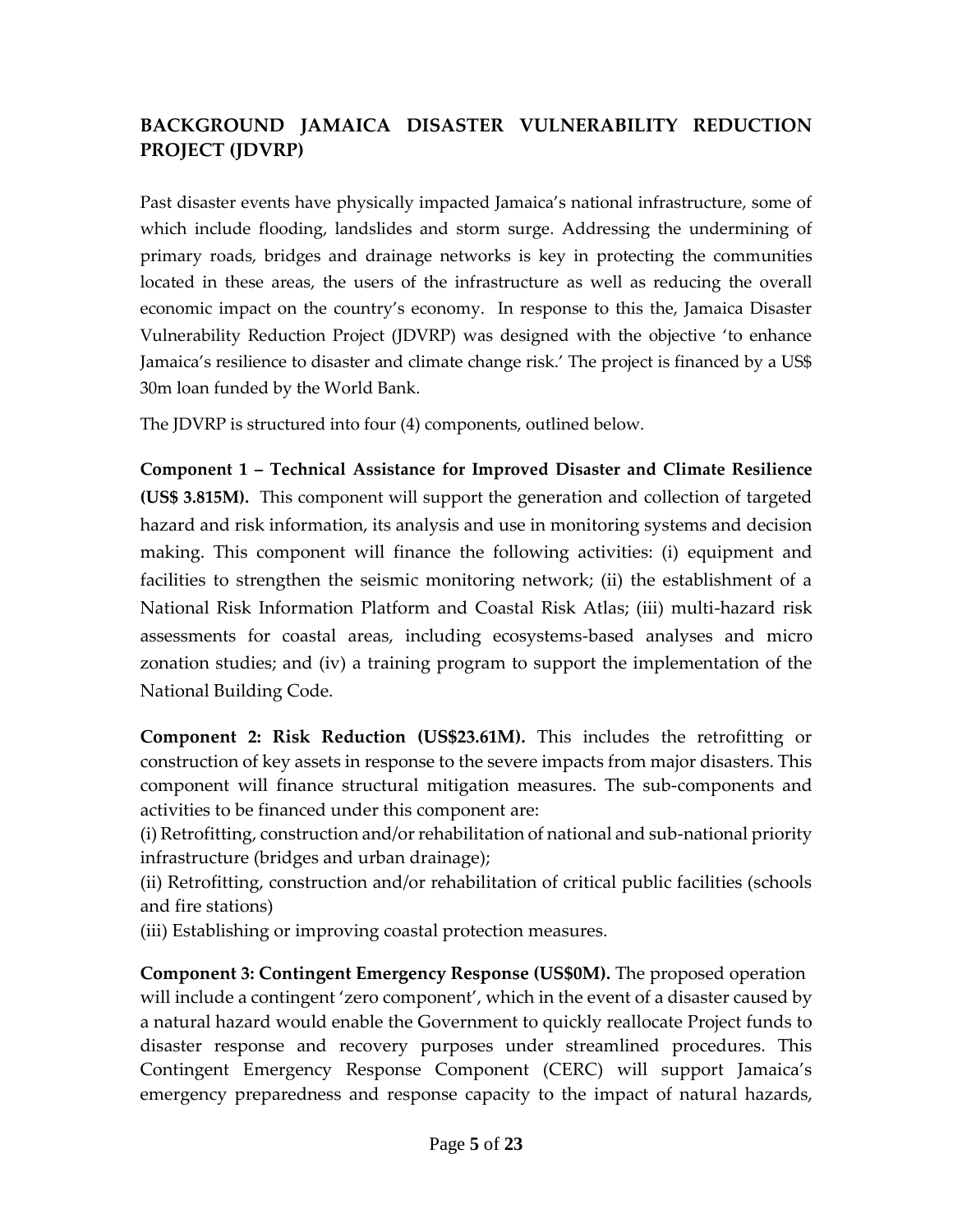including financing of post-disaster critical emergency goods or emergency recovery and associated services, as well as targeted provision of post-disaster Social Safety Net (SSN) support to affected households and individuals. Following an adverse natural event, the Government's declaration of disaster in accordance with national law, and subject to the Bank's activation policy, the contingent component would be triggered.

**Component 4: Project Administration (US\$2.5M).** This component will finance costs associated with program management, including Project related audits, monitoring, mid-term and end-of-project evaluation, equipment and training to strengthen the Project Implementation Unit (PIU), as well as individual consultants, motor vehicle and operating costs. The component will also finance the core professional and technical staff for Project management, including a Program Manager, Supervision Engineers and specialists in the areas of disaster risk management, safeguards compliance, finance, procurement and related Project management areas. Core staff will be recruited on time-bound basis.

This Abbreviated Resettlement Action Plan will be linked to activities under Component 2, Sub component (ii) - Retrofitting, construction and/or rehabilitation of critical public facilities (school and fire stations).

Critical Facilities: There are a number of services that are critical for the country. If the buildings that house these services were to fail in times of disaster, it would not only disrupt the services provision, but also hinder Jamaica's capacity to respond to emergencies and recover from disasters. Based on assessments conducted by the ODPEM, two types of these critical facilities are being targeted for retrofitting/construction under the Project: schools and fire stations. These facilities were selected through an assessment process that considered two broad criteria: facility vulnerability and population vulnerability, each of which was comprised of different variables depending on the type of facility. Variables included: critical functionality, land ownership, seismic vulnerability, building typology, readiness (those with designs), population served, used as a shelter after disaster, and geographical location.

• Fire Stations: Three (3) fire stations (Montego Bay Fire Station, St. James; Port Maria Fire Station, St. Mary; and Yallahs Fire Station, St. Thomas) were selected for intervention. Supporting information for the selection of the d fire stations was provided by the Jamaica Fire Brigade.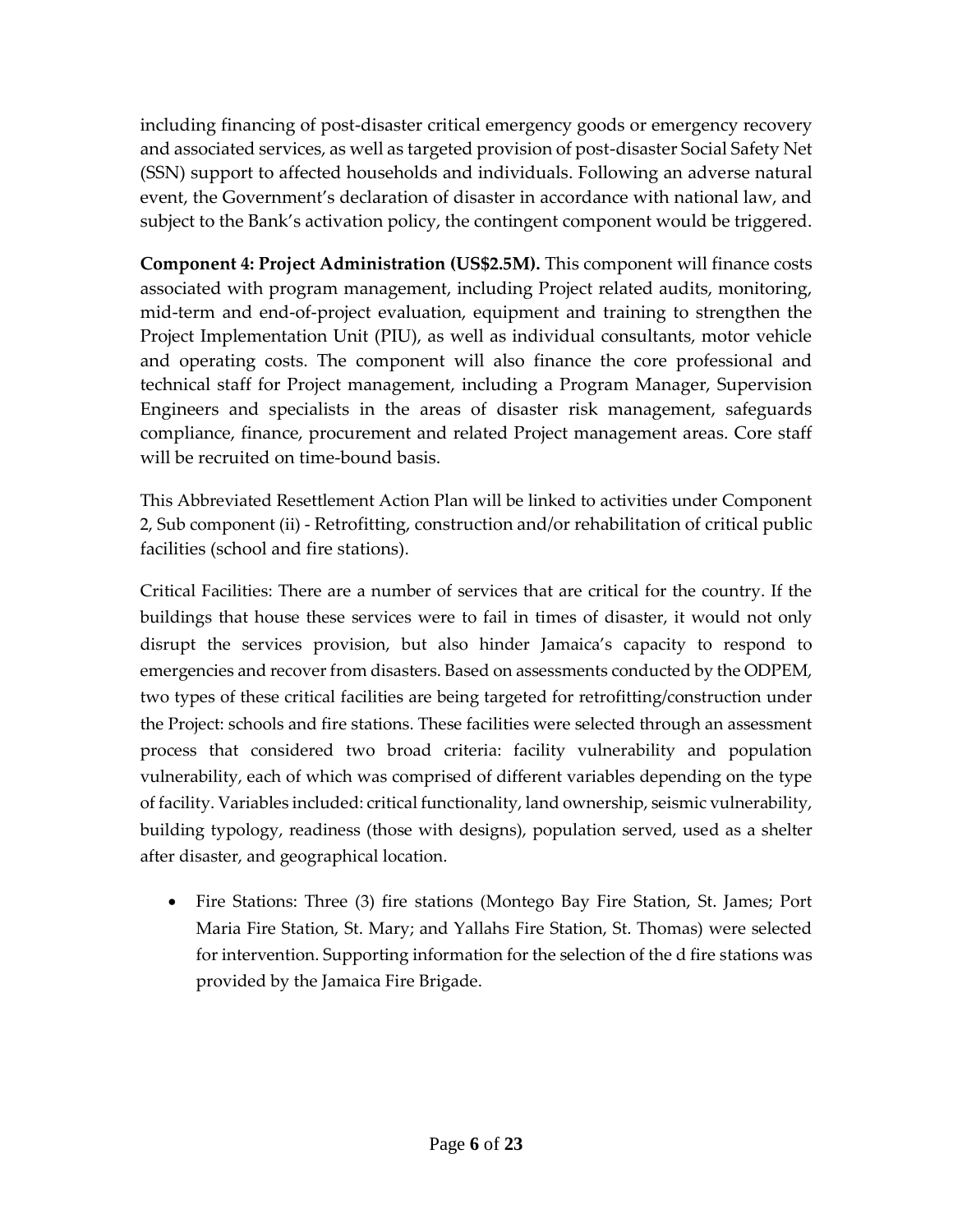#### <span id="page-6-0"></span>**OVERVIEW OF THE BARNETT STREET FIRE STATION**

The Barnett Street Fire Station will be constructed in a highly, busy commercial area in the second city, Montego Bay. The facility will serve as the Divisional Headquarters for the Jamaica Fire Brigade. The project involves the construction of a new fire station and dormitories to serve over 140 personnel. The proposed scope of the work to be undertaken for the project include but not limited to:

- Construction of a three (3) storey building including engine bays and dormitories
- Supply and installation of elevator and generator
- Provision of parking area
- Construction of wheel chair accessible ramps
- Provision of Conference room, day room and kitchen/kitchenettes

#### <span id="page-6-1"></span>**RESETTLEMENT SOCIO-ECONOMIC SURVEY**

The site is currently being used as a temporary paid parking area operated by the St, James Municipal Council. The project site is an open area, consequently food vendors and other self-employed individuals use this location to provide goods and services to the customers. Investigations have revealed that at least eight persons earn their income from livelihood activities at the site. These include four (4) food vendors, a car mechanic, car detailer and a car washer. The affected persons have reported that they have been vending in the area for some time ranging from 2 to 25 years, as the site is at a centralized location it is considered a great spot for selling goods and services. The table below shows the reported daily earning:

| Name of PAP     | <b>Economic Activity</b> | <b>Reported Daily Earnings (\$J)</b> |
|-----------------|--------------------------|--------------------------------------|
| Names removed   | Mechanic                 | All compensation payments will       |
| for             | Food Vendor              | be made out to (names removed)       |
| confidentiality | Food Vendor              | occupiers of the land.               |
|                 | Car Washer               |                                      |
|                 | Food Vendor              |                                      |
|                 | Car Detailer             |                                      |
|                 | Food Vendor              |                                      |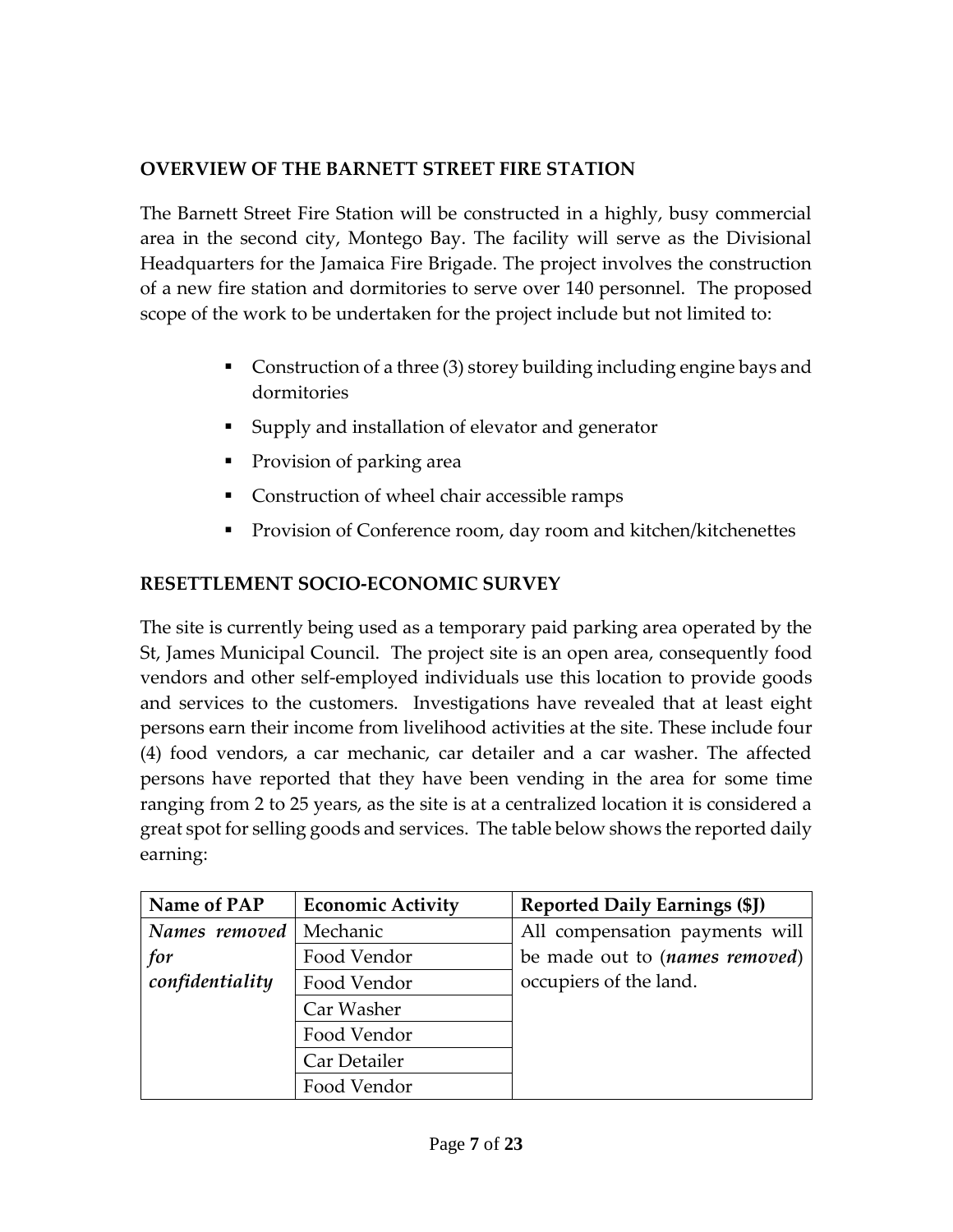| Snack  | and | drinks |
|--------|-----|--------|
| vendor |     |        |

The construction of the fire station will halt all economic activities on the site and this will impact the earnings of the vendors. The extent of revenue loss will be dependent on the time it takes for the vendors to find another suitable location to do business. Therefore, in packaging compensation for the PAPs, a reasonable period will be considered to ensure equitable reparation.

#### *Land Information:*

The land area in question is on a publicly owned parcel. The only other public land in close proximity to the project site is the existing Transport Centre. There is no space to facilitate the vendors.



#### **POTENTIAL SOCIO-ECONOMIC IMPACTS OF PROJECT**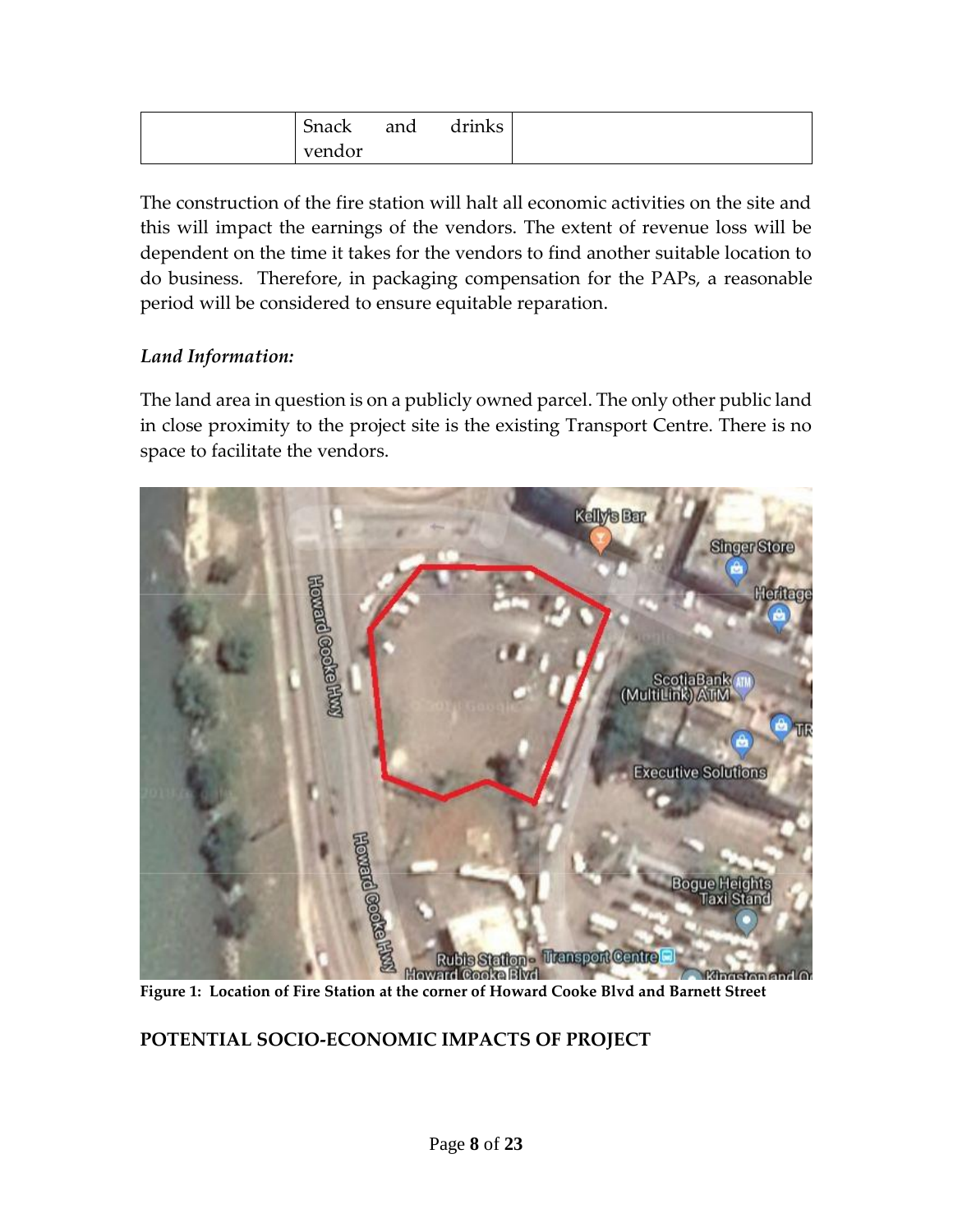The implementation of the project will impact the livelihoods and level of access of persons currently using the site for economic activities.The construction of fire station will result in the displacement of persons who vend and provide services in and around the site. This as the space is also a temporary parking facility used by buses and taxis overflowing from the nearby Transport Centre. In addition, the construction of the facility will contribute to reduction in access to parking for public transportation.

## <span id="page-8-0"></span>**ARAP OBJECTIVE**

The objective of this ARAP is to ensure that the Barnett Street Fire Station project is implemented with minimal displacement of project affected persons (PAPS), and ensuring that property and livelihoods of PAPs are restored to a state equal or better than pre-project conditions.

### **MECHANISMS TO PREVENT OR MINIMIZE DISPLACEMENT IMPACTS**

There are two primary mechanisms to prevent displacement or to minimize the impacts of displacement on PAPs. The first approach is to seek alternative solutions to displacement. Secondly, where displacement is inevitable, the approach is to provide equitable compensation for the loss of assets and and/or livelihoods (income).

#### **1. Alternatives:**

An alternative to compensating the PAPs is to construct the facility at another location. However, this option was explored for an extended period of time during project development but without success. The Ministry of Local Government and Community Development in concert with the Jamaica Fire Brigade were unable to identify another suitable location to site the facility in Montego Bay. Another option is to abort the project, however this is not feasible considering the vulnerability of the city of Montego Bay to multiple hazards and the desperate need for a modernized fire station to respond to potential disastrous events.

| Impact   | <b>Required Works</b>               | <b>Mitigation Measures</b> | <b>Cash Compensation</b> |
|----------|-------------------------------------|----------------------------|--------------------------|
| Economic | Removal of vendors and service None |                            | Compensation for lost    |
|          | providers                           |                            | income.                  |
|          |                                     |                            |                          |
|          |                                     |                            |                          |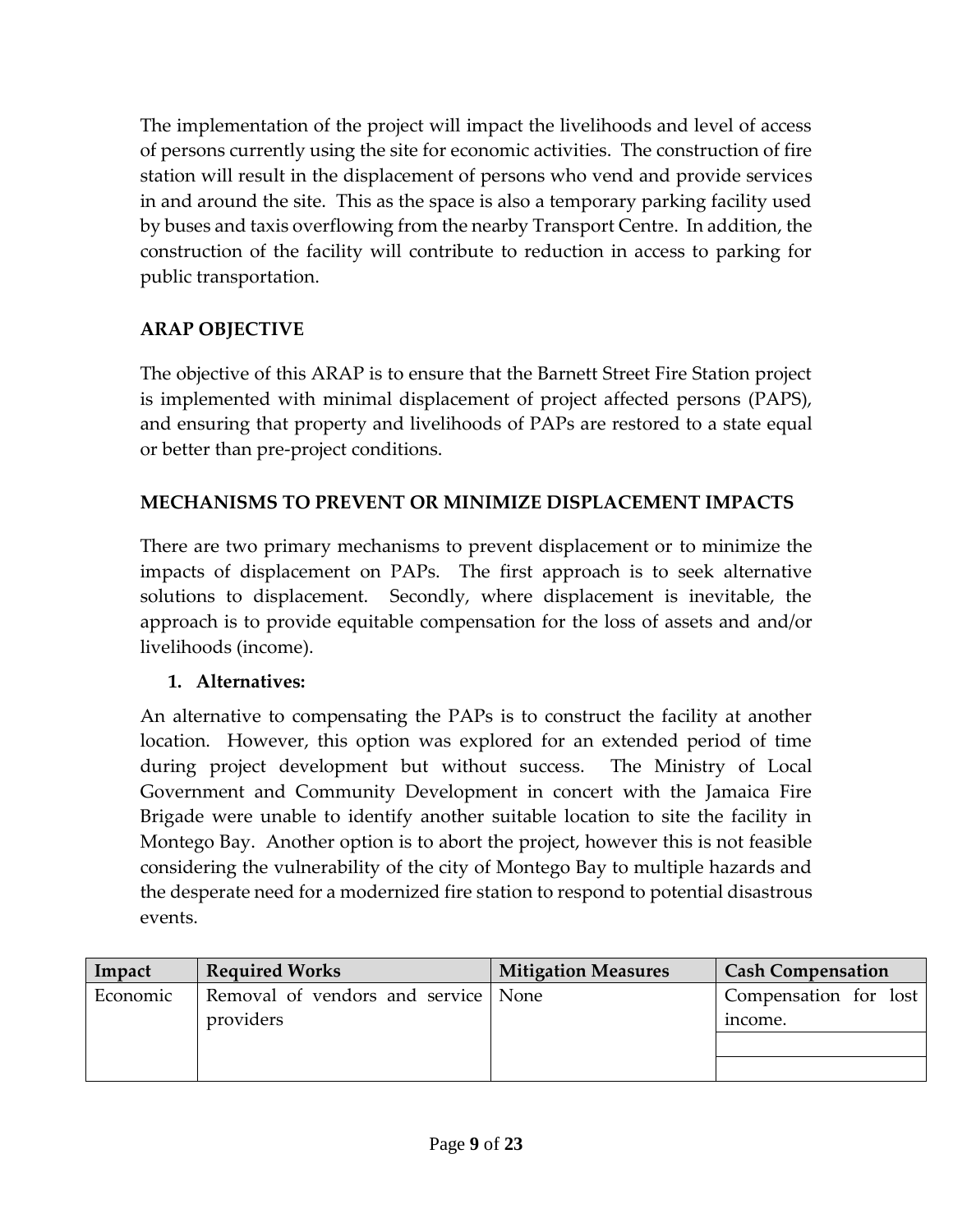| Residential/ | N/A | N/A | N/A |
|--------------|-----|-----|-----|
| Social       |     |     |     |
| Social/Envi  | N/A | N/A | N/A |
| ronmental    |     |     |     |

#### **2. Compensation:**

JSIF proposes to provide appropriate compensation to the PAPs for loss of income associated with the disruption of vending and provision of services. No demolition and re-construction is necessary and applicable in this particular resettlement activity. Therefore, the compensation package herein only considers loss of income for an agreed period calculated based on the reported daily earnings from the respective businesses and further assessment of reasonableness. The costs for compensation will consider an income subvention for 30 days earnings. The median daily income for the respective PAPs is used as the rate for compensation.

## <span id="page-9-0"></span>*2.1 Citizen Engagement / Consultations with Displaced Person*

The consultation between the JSIF and eight (8) PAPs took the form a face to face meeting on March 7, 2018. Consultation with (*name removed)* on May 15, 2018 as the individual was absent from the first meeting. The JSIF Officer discussed the following with the PAPs:

- a. The dire need for a fire station in Montego Bay and the Government of Jamaica's intent to invest in the infrastructure;
- b. Nature of the proposed JSIF project interventions;
- c. Potential project impacts on their livelihoods;

JSIF's resettlement policy; and

d. Possible solutions to resettlement issues.

The PAPs have expressed a willingness to relocate in order to facilitate the well needed development and agreed to provide the necessary information to JSIF to guide the crafting of the compensation package. Individual interviews were therefore conducted with the eight (8) vendors and service providers for documentation **(Annex 2)**.

The following possible alternatives and the pros and cons were discussed with the PAPs:

i. JSIF and/or other project stakeholders seek suitable alternative locations and make payment to re-establish PAPs business venture.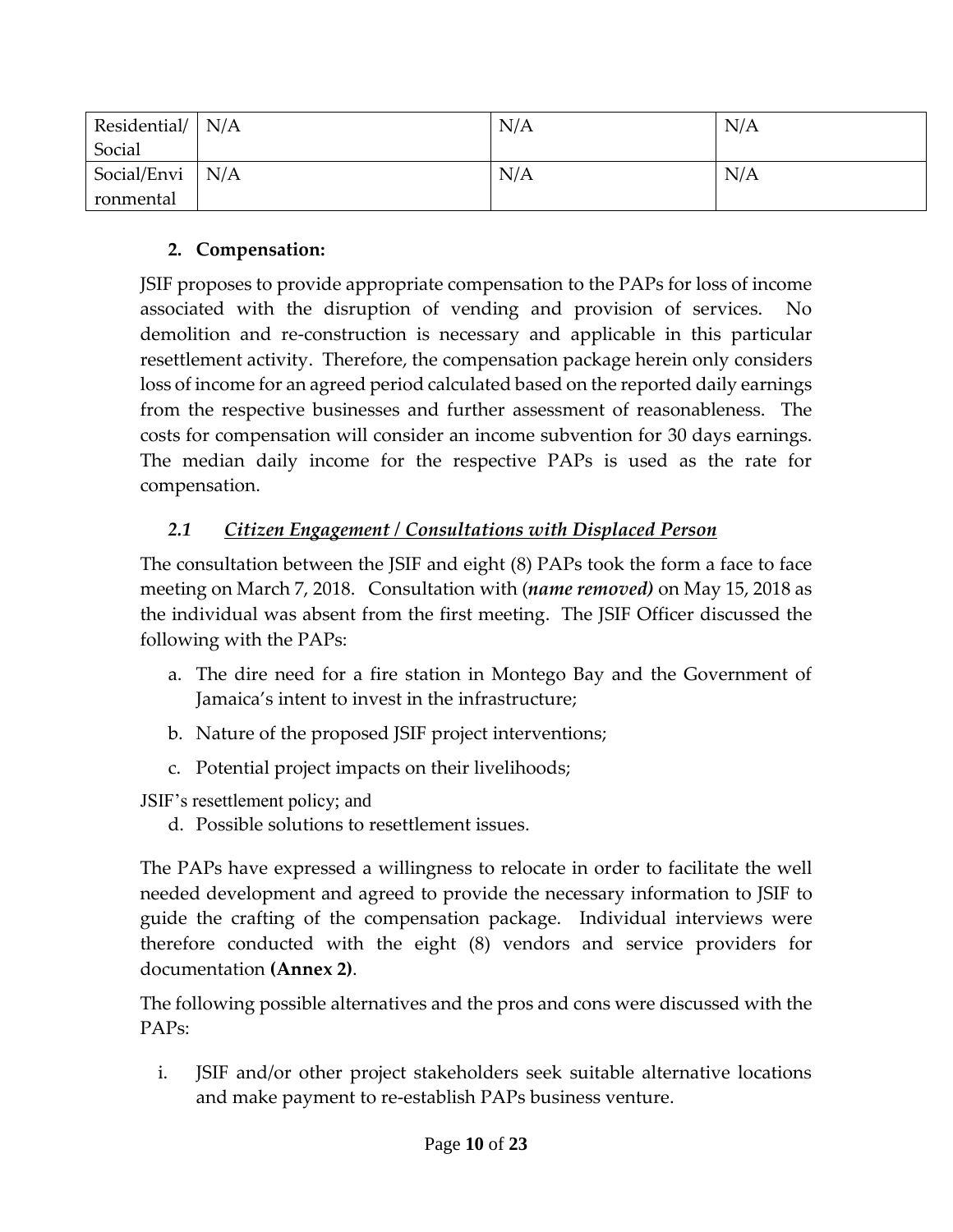- ii. JSIF provides PAPs with cash compensation for loss income at a rate consistent with the existing median daily revenue of the respective PAPs. The compensation will also be for a reasonable and agreed timeframe. The PAPs will be responsible for finding new locations to re-establish their businesses.
- iii. PAPs seek alternative location to re-establish business venture without compensation from JSIF.

It was agreed by both parties that Option 2 was the most feasible and equitable means of restoring the livelihoods of the PAPs after vacating the property.

The PAPs were advised that they will be kept informed of all relevant developments with respect to project implementation and the resettlement process.

On May 15, 2018 JSIF conducted another consultation with the PAPs. We reviewed the report of the previous discussions on the resettlement process and the conditions of resettlement. The PAPs confirmed that the report accurately depicts the discussions had and therefore signed off on the document **(Annex 1).**  JSIF also shared the sum proposed as compensation with the individual PAPs and they all agreed that the proposal is fair and therefore signed off on the offer **(Annex 4)**. However, the PAPs were notified that this a preliminary offer and will have to go through further approval to be finalized and therefore it is subject to change. The PAPS indicated that they have no issue with the process and whatever the decision, they will comply.

On May 18, 2018, two "no encroachment" signs were erected onsite **(Annex 5)**.

Emerging out of concern for the accuracy of the daily earnings (*name removed)* indicated is made from the business, the JSIF conducted further consultation on July 9, 2018. *(name removed)* was able to provide oral details of the business's daily expenditure and revenue. Based on the information provided, we determined that the average daily profit is approximately *(specific amount removed)*. The daily income of *(specific amount removed)* reported previously by *(name removed)* was actually for Fridays and Saturdays. The earnings during the week (Monday through Thursday) was much less. Consequently, the proposed compensation package was reduced from *(specific amount removed)* to *(specific amount removed)*. *(name removed)* agreed to the proposed compensation package.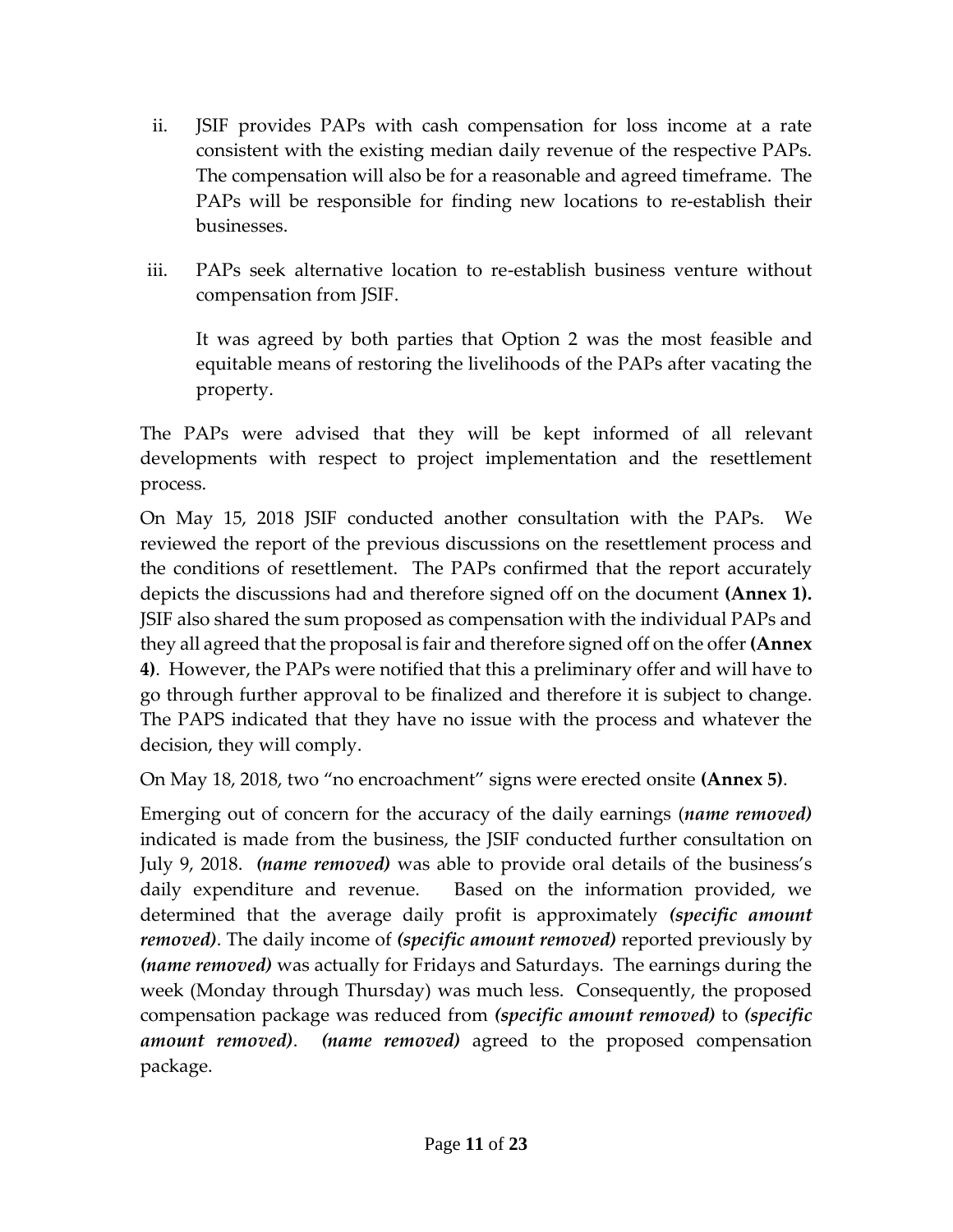#### <span id="page-11-0"></span>*2.2 Entitlements Matrix*

| <b>ASSET</b><br><b>ACQUIRED</b> | <b>TYPE OF IMPACT</b> | <b>ENTITLED</b><br><b>PERSON</b>                | <b>COMPENSATION</b><br><b>ENTITLEMENT</b> |  |
|---------------------------------|-----------------------|-------------------------------------------------|-------------------------------------------|--|
|                                 |                       |                                                 |                                           |  |
| Access to Land                  | No displacement:      | Sole Title Holder -                             | None. PAPS do<br>not                      |  |
| for                             |                       | Government<br>of                                | have land tenure<br>and                   |  |
| infrastructures                 |                       | Jamaica                                         | therefore<br>no                           |  |
|                                 |                       |                                                 | compensation<br>is                        |  |
|                                 |                       |                                                 | required.                                 |  |
| <b>PAPS FOR COMPENSATION</b>    |                       |                                                 |                                           |  |
| Name                            | of<br><b>Nature</b>   | <b>Mechanism of Compensation</b>                |                                           |  |
|                                 | Displacement          |                                                 |                                           |  |
| <b>Names</b><br>removed         | Economic - Loss of    | All compensations will be made out to owners of |                                           |  |
| for                             | income                | the stalls.                                     |                                           |  |
| confidentiality                 |                       |                                                 |                                           |  |
|                                 |                       | The listed PAPs have agreed to accept cheque    |                                           |  |
|                                 |                       | payment as compensation.                        |                                           |  |
|                                 |                       |                                                 |                                           |  |
|                                 |                       |                                                 |                                           |  |
|                                 |                       |                                                 |                                           |  |

#### <span id="page-11-1"></span>*2.3 Eligibility*

Eligibility for assistance under this project will be determined by the following:

- The 'cutoff date" of May 20, 2018.
- The legality of the product or service being offered by the PAPs.
- PAPS agreed not to re-encroach on the site after compensation.

Additionally, the Eligibility and Entitlements Matrix will also serve as a guide.

#### <span id="page-11-2"></span>*2.4 Valuation and Compensation*

The extent of revenue loss will be dependent on the time it takes for the vendors to find another suitable location to do business. The period for which compensation is proposed was determined and agreed through consultations with the PAPs.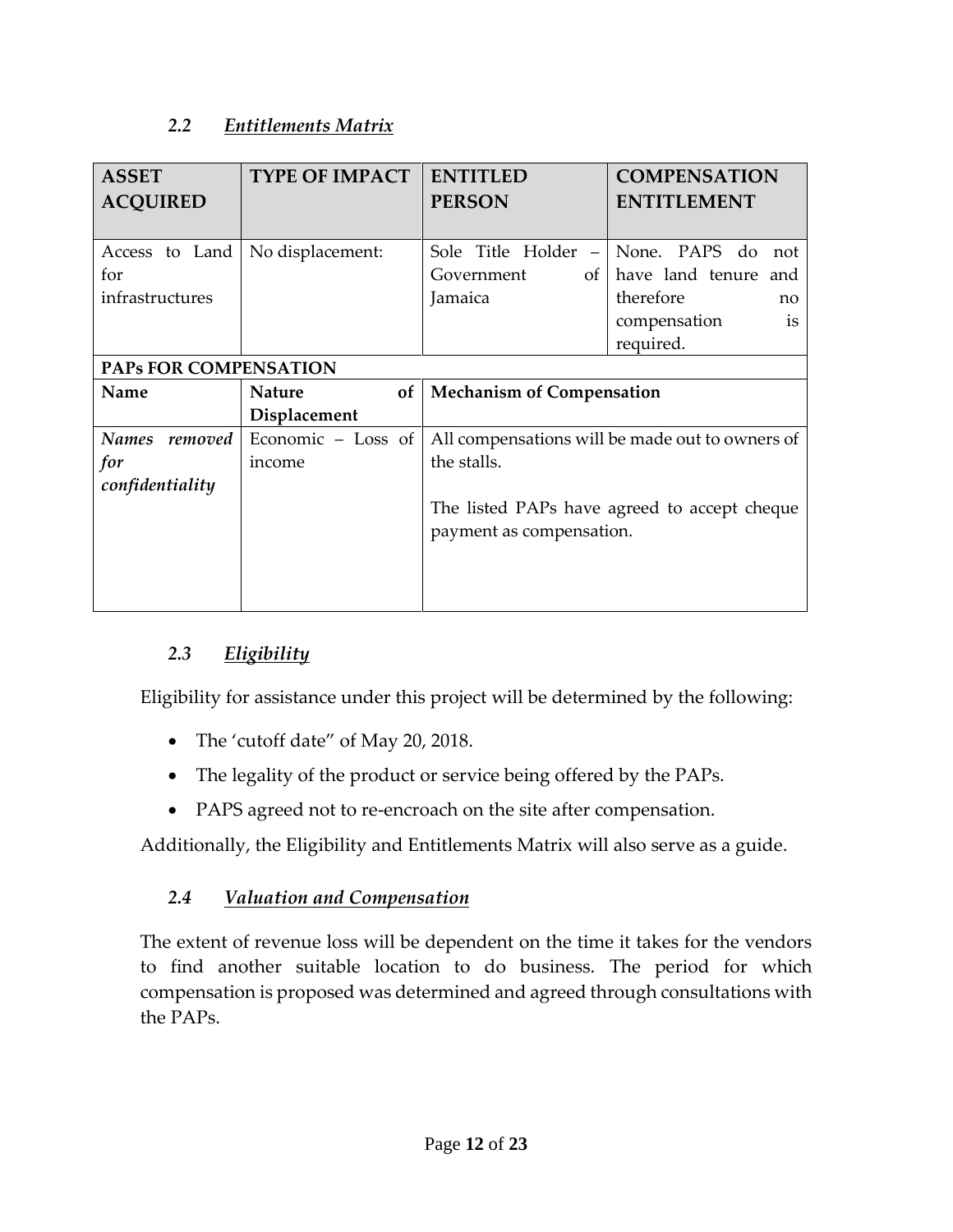#### <span id="page-12-0"></span>*Compensation Costs*

The scope of compensation activities at Barnett Street Fire Station are outlined in the table below:

| <b>NAME</b><br>OF | <b>ECONOMIC</b> | <b>REPORTED</b> | <b>MEDIAN</b>       | <b>RELOCATION</b> | TOTAL (\$)      |
|-------------------|-----------------|-----------------|---------------------|-------------------|-----------------|
| PAP               | <b>ACTIVITY</b> | <b>DAILY</b>    | <b>DAILY</b>        | <b>PERIOD</b>     |                 |
|                   |                 | <b>EARNINGS</b> | <b>INCOME</b> (\$J) | (DAYS)            |                 |
|                   |                 | (SJ)            |                     |                   |                 |
| <b>Names</b>      | Mechanic        | Specific        | <b>Specific</b>     | 30                | Specific        |
| removed<br>for    | Food Vendor     | amounts         | amounts             | 30                | amounts         |
| confidentiality   | Food Vendor     | removed<br>for  | removed<br>for      | 30                | removed<br>for  |
|                   | Car Washer      | confidentiality | confidentiality     | 30                | confidentiality |
|                   | Food Vendor     |                 |                     | 30                |                 |
|                   | Car Detailer    |                 |                     | 30                |                 |
|                   | Food Vendor     |                 |                     | 30                |                 |
|                   | Snack           |                 |                     | 30                |                 |
|                   | vendor          |                 |                     |                   |                 |
| <b>GRAND</b>      |                 |                 |                     |                   | Amount          |
| <b>TOTAL</b> (\$) |                 |                 |                     |                   | removed for     |
|                   |                 |                 |                     |                   | confidentiality |

### <span id="page-12-1"></span>**MONITORING ARRANGEMENTS**

For each community project, information on land requirements and the means of obtaining any land required by a particular project component will be recorded in the MIS for different stages of the project cycle:

| Project Cycle            | Data for MIS                                                |
|--------------------------|-------------------------------------------------------------|
|                          | <b>Estimated</b> need for land for specific                 |
| <b>Project Selection</b> | of<br>investment components, means                          |
|                          | obtaining such land (donation, govt. land,                  |
|                          | purchase, land acquisition), scale of                       |
|                          | resettlement, if any.                                       |
|                          | Amount and description of land donated                      |
|                          | Approval,<br>п                                              |
|                          | Rejection (> 10 families to be resettled)<br>$\blacksquare$ |
|                          |                                                             |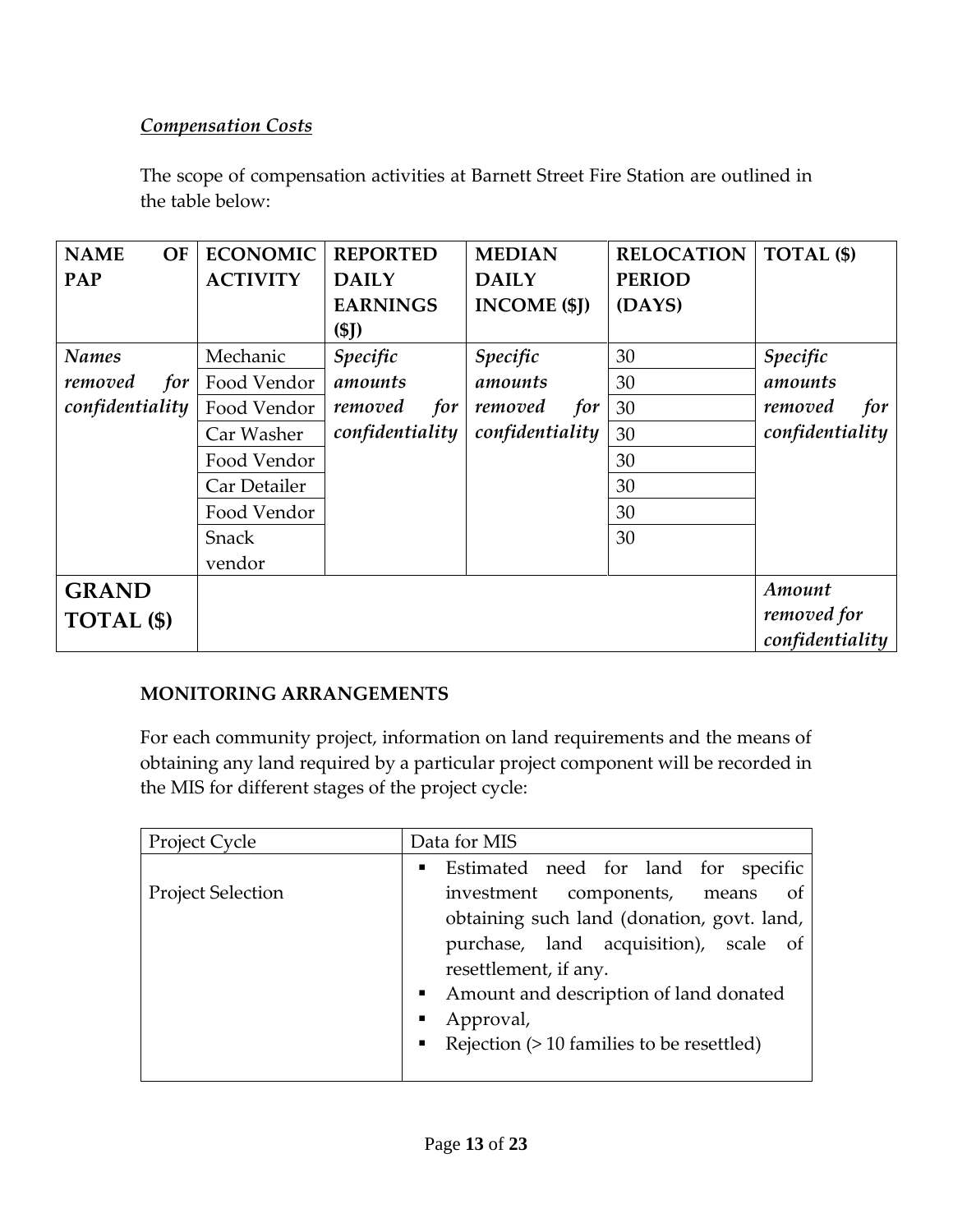| <b>Project Concept Development</b><br>and<br>JSIF Technical &<br>Social<br>Review | Community consultations (date, # of<br>٠<br>participants including potential PAPs,<br>issues),<br>Documentation provided on voluntary<br>٠<br>land donations and transfer of unused<br>government land.                                                                                          |
|-----------------------------------------------------------------------------------|--------------------------------------------------------------------------------------------------------------------------------------------------------------------------------------------------------------------------------------------------------------------------------------------------|
| Abbreviated<br>Resettlement<br>Action Plan                                        | Data from census with inventory of assets<br>$\blacksquare$<br>lost by PAPs, entitlements, and socio-<br>economic data,<br>Dates of receipt, review, and approval by<br>ш<br>JSIF of ARAP<br>Dates of submission and approval by Bank<br>$\blacksquare$<br>of ARAP<br>Date of disclosure of ARAP |
| Implementation                                                                    | Delivery of compensation<br>٠<br>and<br>rehabilitation entitlements as per ARAP<br>Data on grievance redress<br>ш                                                                                                                                                                                |
| Post Implementation                                                               | Evaluation including assessment<br>of<br>٠<br>economic rehabilitation/income restoration<br>Record results of resettlement in MIS                                                                                                                                                                |

#### <span id="page-13-0"></span>**GRIEVANCES REDRESS MECHANISM**

JSIF's assigned Social and Site Supervisor will play a critical role in the application of the relevant resettlement policy framework guidelines to ensure that grievances associated with the resettlement process is resolved completely. The sharing of information in a timely manner and the quick attention to issues that arise are seen as key factors to good social management. As a mode of operation, the JSIF will ensure that an Officer is always on the ground and as such, issues of concern to the PAPs will be heard and addressed as soon as they arise. Solutions to grievances related to compensation amounts, delays in compensation payments or provision of different types of resettlement assistance will be pursued directly by the designated land acquisition and resettlement staff in JSIF through liaison with the relevant external actors. The team typically comprise of a Social Officer (SO), Legal Officer (LO), Project Officer (PO) and the Environmental Officer (EO).

The Social Officer is trained to lead and manage potential resettlement issues. The LO and EO will be kept informed on all matters arising and their guidance and intervention facilitated if necessary. Where issues are outside of the Officers scope, it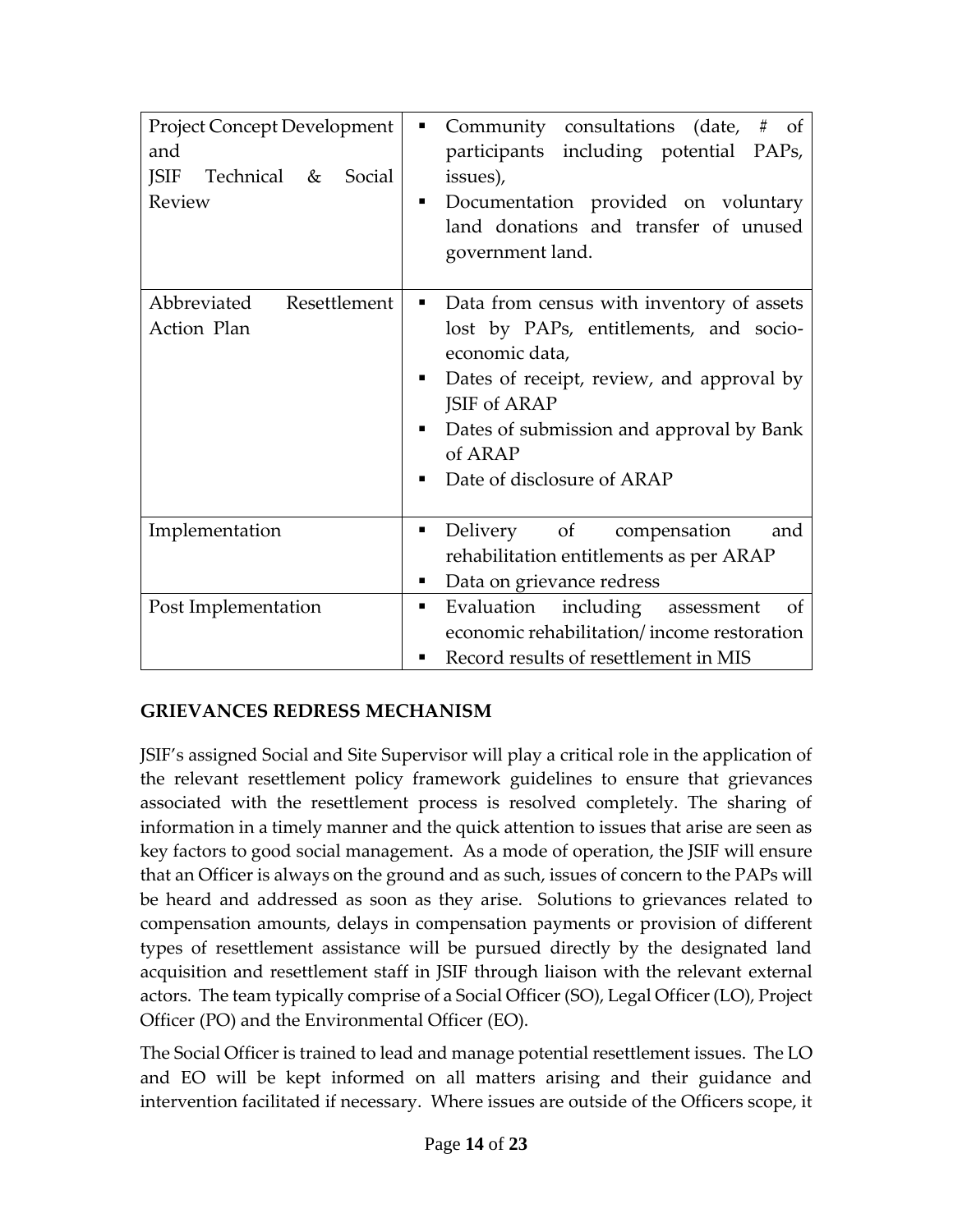will be reported to the relevant persons within JSIF and any necessary external actors for resolution.

JSIF resettlement policy speaks to arbitration for the settling of grievances. Where satisfactory solutions to grievances cannot be achieved, the aggrieved party may take the matter before the courts. Arbitration will be done by appropriate local institutions such as the Justice of the Peace, Community Works Coordinator, and the Dispute Resolution Foundation (which is a Government supported NGO with links to the courts. The courts do refer cases to the Foundation for arbitration as a measure to seek a faster resolution to disputes. This would not prevent the parties to the dispute from taking the matter to the court if a compromise cannot be reached.

JSIF's land acquisition and resettlement staff through multiple consultations will ensure that community members and in particular PAPs are informed about the avenues for grievance redress. Communities will also be notified of the GRM project information meetings and through other State entities including the Social Development Commission (SDC). The land acquisition and resettlement staff will ensure that records of grievances received, and the result of attempts to resolve these are maintained. This information will be entered into the JSIF Management Information System (MIS) and be included in the regular progress reporting.

Any grievances arising should be recorded and reported on in the JSIF MIS. This should include details on the date of the dispute, the nature of the dispute and how it was resolved. Feedback and complaints can be submitted through multiple channels, including: (a) direct complaints to a JSIF officer assigned to the project; (b) the site supervisor or consultant; (c) through the JSIF telephone lines (876-968-4545); (d) project environmental consultants; (e) JSIF's social media platforms (**jsifja** to access Instagram, Facebook and twitter); (f) e-mails (feedback@jsif.org); (g) Fax (876-929- 3784) and (h) through the recently established on-line platform. Additionally, representatives of line ministries of other partnering government agencies e.g. the St. James Municipal Corporation can communicate grievances on behalf of PAPs to JSIF. Additionally, PAPs have the option to email or write grievances. Complaints will be noted in a grievance log with a response time between 1 and 4 weeks depending on the complexity of the issue.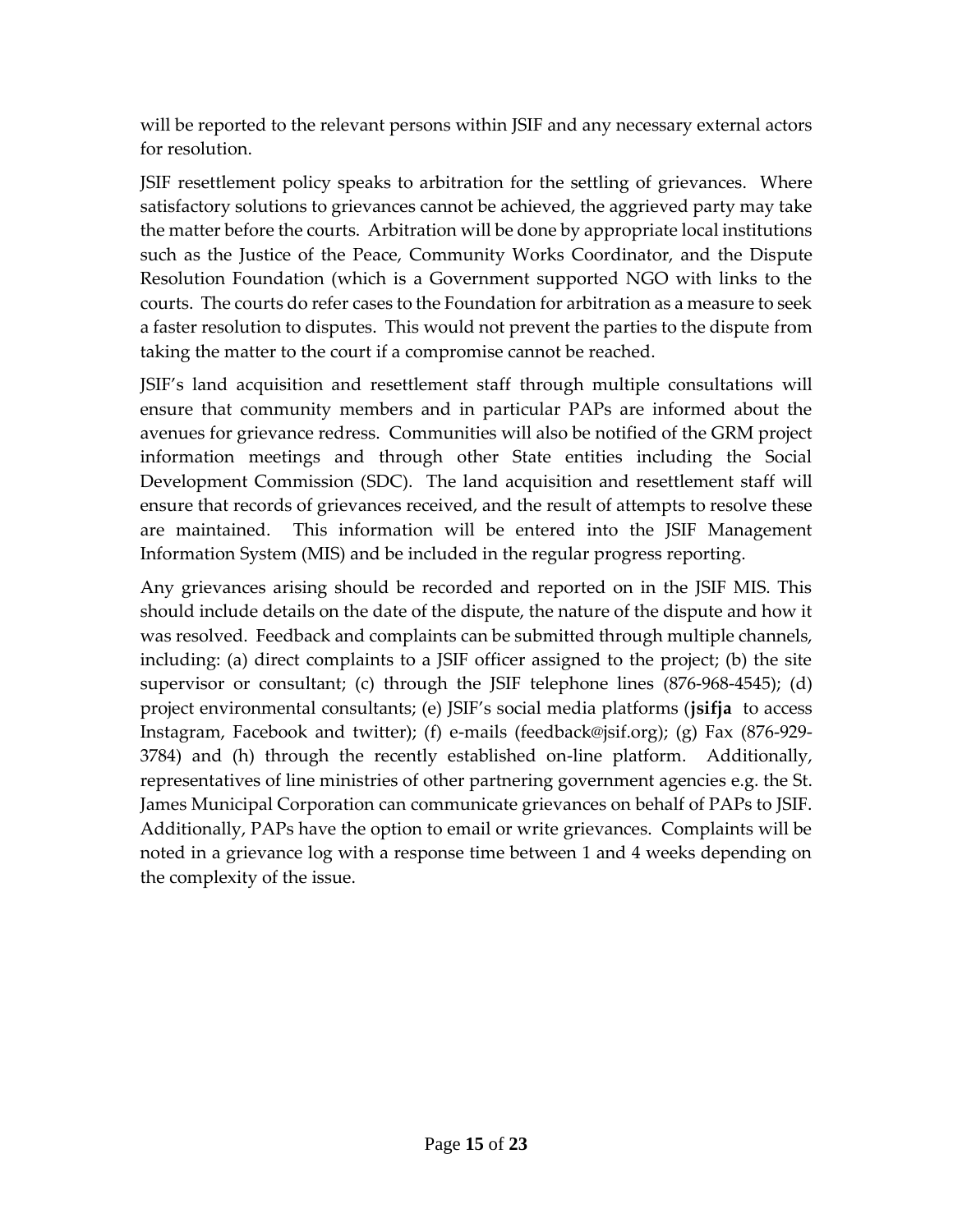| <b>GRIEVANCE PROCEDURES</b>                             | Timeline      |
|---------------------------------------------------------|---------------|
| Acknowledgment of complaint                             | 2 days        |
| Investigation of complaint                              | $1 - 2$ weeks |
| Determination<br>(and<br>of<br>approval)<br>appropriate | 1-2 weeks     |
| solution/response                                       |               |
| Engagement of PAPs and agreement of response strategy   | 1-2 weeks     |
| and appeals mechanism                                   |               |
| Resolution of issue                                     | 2-4 weeks     |
| Acknowledgement of appeals by aggrieved party (where    | 1-2 weeks     |
| solutions are not satisfactory)                         |               |
| Activate arbitration mechanisms                         | 2-4 weeks     |
| Resolution of issue                                     | $1 - 3$ weeks |
| Updating of Grievance Log                               | Ongoing       |

#### <span id="page-15-0"></span>**LEGAL FRAMEWORK**

This resettlement mechanism is guided by two pieces of legislations:

- 1. 1962 Constitution of Jamaica contains a chapter which addresses Protection of the Fundamental Rights and Freedoms of an individual. Section 18 Chapter III determines that no property shall be compulsorily taken into possession and no interest in or right over property shall be compulsorily acquired except under a law that: i) prescribes principles and manner in which compensation is determined and given ii) provides right of access to a court to determine questions of rights, entitlements and compensation.<sup>1</sup>
- 2. Land Acquisition Act of 1974. The JSIF RPF outlines a summary of Land Acquisition procedures and principles allowed under this legislation as well as the Gap filling measures through the RPF.

 $\overline{a}$ 

<sup>&</sup>lt;sup>1</sup> JSIF Resettlement Policy Framework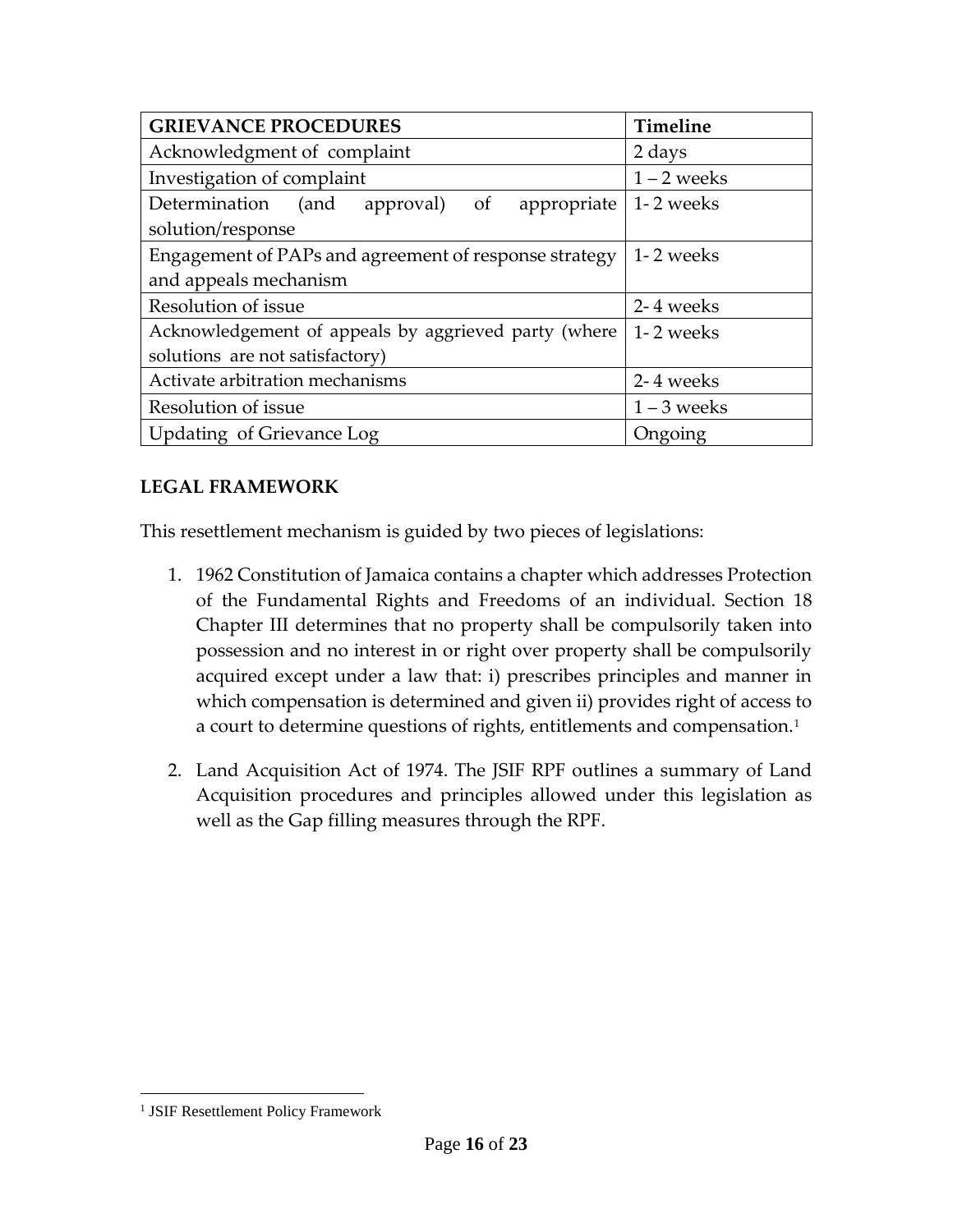#### <span id="page-16-0"></span>**INSTITUTIONAL FRAMEWORK**

The institutional framework to be used to support the resettlement activities includes agencies and policies in government as well as the donors. The agencies that will be involved are the World Bank, Jamaica Fire Brigade, Ministry of Local Government and Community Development and Jamaica Social Investment Fund.

| <b>AGENCY</b>                | <b>ROLE IN RESETTLEMENT</b>       | <b>POLICIES</b>         |
|------------------------------|-----------------------------------|-------------------------|
| Jamaica<br>Fire              | Provision of designs.             |                         |
| <b>Brigade</b>               |                                   |                         |
| Ministry of Local Prevention | further<br>of                     |                         |
| Government<br>and            | encroachment (enforcement).       |                         |
| Community                    |                                   |                         |
| Development                  |                                   |                         |
| Local Authority              |                                   |                         |
|                              | Manage the resettlement issues on |                         |
|                              | project and ensure<br>the<br>all  |                         |
|                              | guidelines outlined in the        |                         |
| Social<br>Jamaica            | Safeguard Policies / Environment  |                         |
| <b>Investment Fund</b>       | and Social Standards are adhered  |                         |
|                              | to.                               | Land<br>Acquisition     |
|                              | Team Lead - Loy Malcolm           | Resettlement<br>and     |
|                              | Risk Reduction Component Lead =-  | <b>Policy Framework</b> |
|                              | Yolanda Silvera                   |                         |
|                              | Resettlement<br>Safeguards        |                         |
|                              | Daintyann Barrett-Smith           |                         |
|                              | Environmental<br>Safeguards       |                         |
|                              | Milton Clarke/Stacey Preston      |                         |
| World Bank                   | Approval of Resettlement Plan     | Environmental and       |
|                              |                                   | Social Standards        |

#### <span id="page-16-1"></span>**ARAP IMPLEMENTATION AND MONITORING**

The JSIF team with the support of the relevant partners will ensure that the PAPs vacate the property in a timely manner and that the process occurs in accordance with the ARAP as developed. The Social Officer will ensure that any issues that arise or are presented to them by the PAPs is recorded and settled in accordance with JSIF's grievance guidelines and the LARPF. They will also ensure that the EO and LO are kept informed and written reports sent for placement on the LARPF files (Fund Manager).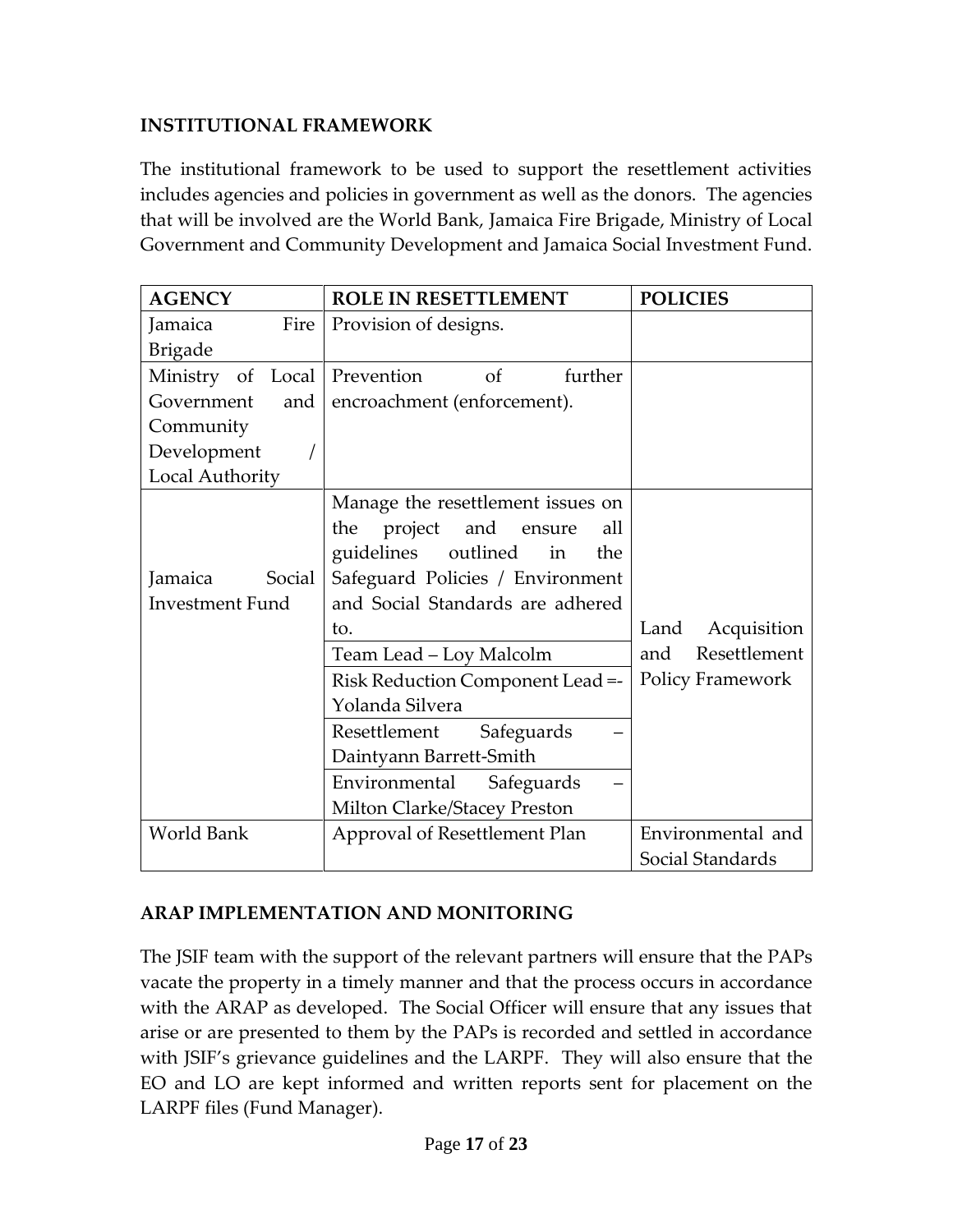Subsequent to removal, compensation will be made in a timely manner to the PAPs to facilitate the physical start time of the infrastructure works, as well as minimizing the level of discomfort that the affected person will encounter. The following information will be noted and recorded on Fund Manager:

- Census Data
- Dates of all stages of ARAP approval i.e. JSIF and Bank
- Date of disclosure of ARAP
- **•** Grievances, issues, resolution etc.
- **•** Compensation paid

#### <span id="page-17-0"></span>*ARAP Implementation Schedule*

| Activity                    | Responsible      | <b>Timeline</b>    | Cost            |
|-----------------------------|------------------|--------------------|-----------------|
| <b>Finalize Designs</b>     | PE               | March 2017         | USD 3.5 million |
|                             |                  |                    | est.            |
| Social                      | <b>SO</b>        | March 7, 2018 -    | N/A             |
| Sensitization and           |                  | May 2018           |                 |
| Survey with Cut-            |                  |                    |                 |
| off date of March           |                  |                    |                 |
| 7,2018                      |                  |                    |                 |
| Gain buy-in                 | SO <sub>1</sub>  | April 2018 to July | N/A             |
|                             |                  | 2018               |                 |
| Procurement and             |                  | April 2018<br>to   |                 |
| Contracting<br>of           |                  | September 2018     |                 |
| <b>Fire Station</b>         |                  |                    |                 |
| Develop ARAP                | EO               | May 2018           | N/A             |
| <b>Review ARAP</b>          | PM               | May 2018           | N/A             |
| Submit to WB for            | PM               | <b>July 2018</b>   | N/A             |
| final approval              |                  |                    |                 |
| Project Approval            | PM               | <b>July 2018</b>   | N/A             |
| Consultation and            | <b>SO</b>        | <b>July 2018</b>   | N/A             |
| Disclosure<br><sub>of</sub> |                  |                    |                 |
| ARAP.                       |                  |                    |                 |
| Develop<br>formal           | Legal Department | <b>July 2018</b>   | N/A             |
| agreement                   |                  |                    |                 |
| between JSIF and            |                  |                    |                 |
| PAPs                        |                  |                    |                 |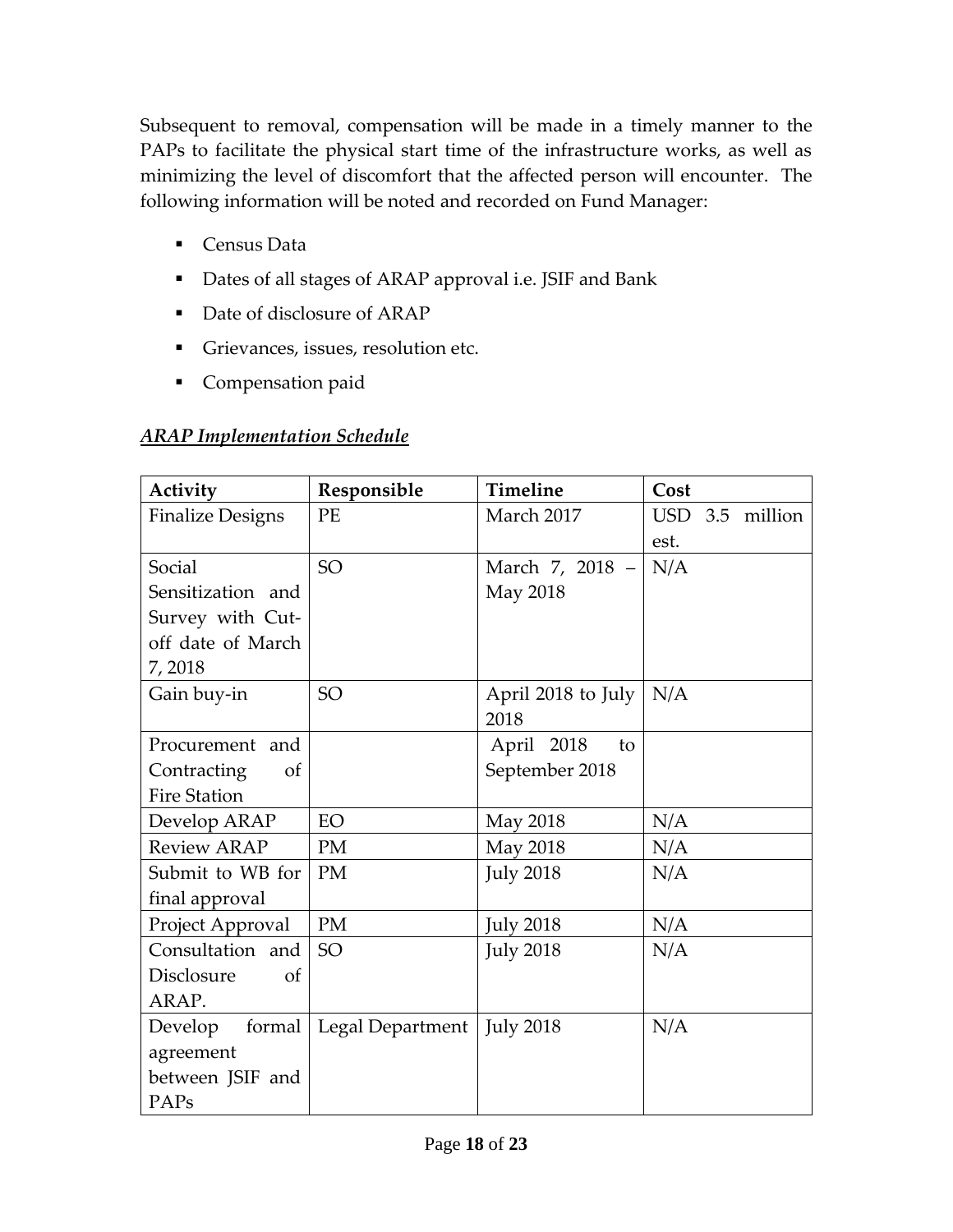| Consultation with         | SO and EO       | <b>July 2018</b> | N/A            |  |  |  |  |  |
|---------------------------|-----------------|------------------|----------------|--|--|--|--|--|
| St.<br>James              |                 |                  |                |  |  |  |  |  |
| Municipal                 |                 |                  |                |  |  |  |  |  |
| Corporation               |                 |                  |                |  |  |  |  |  |
| (STJMC)                   |                 |                  |                |  |  |  |  |  |
| Evaluation<br>Bids        | Procurement     | November 2018    | N/A            |  |  |  |  |  |
| Committee (BEC)           | Department/SO   |                  |                |  |  |  |  |  |
| approval                  |                 |                  |                |  |  |  |  |  |
| PCC approval              | Procurement     | December 2018    | N/A            |  |  |  |  |  |
| NCC NCC<br>Sector         | Procurement     | January 2019     | N/A            |  |  |  |  |  |
| approval                  |                 |                  |                |  |  |  |  |  |
| NCC approval              | Procurement     | February 2019    | N/A            |  |  |  |  |  |
| Cabinet approval          | MD/PE           | April 2019       | N/A            |  |  |  |  |  |
| Acceptance letter         | Contractor/JSIF | April 2019       | N/A            |  |  |  |  |  |
| signed                    |                 |                  |                |  |  |  |  |  |
| of<br>Disbursement        | EO              | April 2019       | Removed<br>for |  |  |  |  |  |
| compensation              | confidentiality |                  |                |  |  |  |  |  |
| package to PAPs           |                 |                  |                |  |  |  |  |  |
| <sub>of</sub><br>(5)<br>8 |                 |                  |                |  |  |  |  |  |
| individuals)              |                 |                  |                |  |  |  |  |  |
| PAPs<br>relocate          | <b>STJMC</b>    | N/A<br>May 2019  |                |  |  |  |  |  |
| from site                 |                 |                  |                |  |  |  |  |  |
| Start Fire Station        | Contractor      | <b>June 2019</b> | N/A            |  |  |  |  |  |
| Construction              |                 |                  |                |  |  |  |  |  |

- PE Project Engineer
- PM Project Manager
- EO Environmental Officer
- SO Social Officer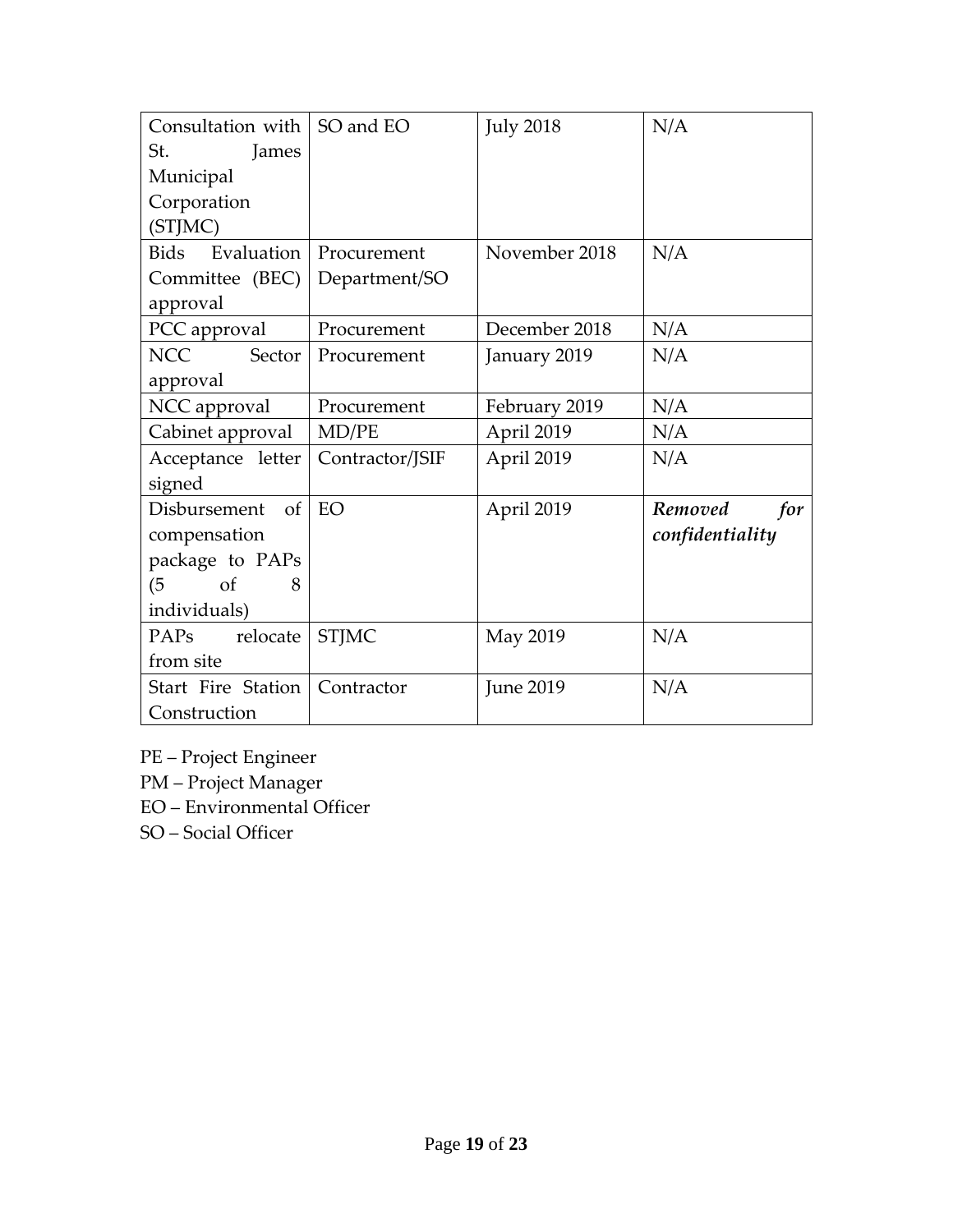#### <span id="page-19-0"></span>**IMAGES**

# *Removed for confidentiality purposes.*

Photos depicting stalls/works areas for PAP(s)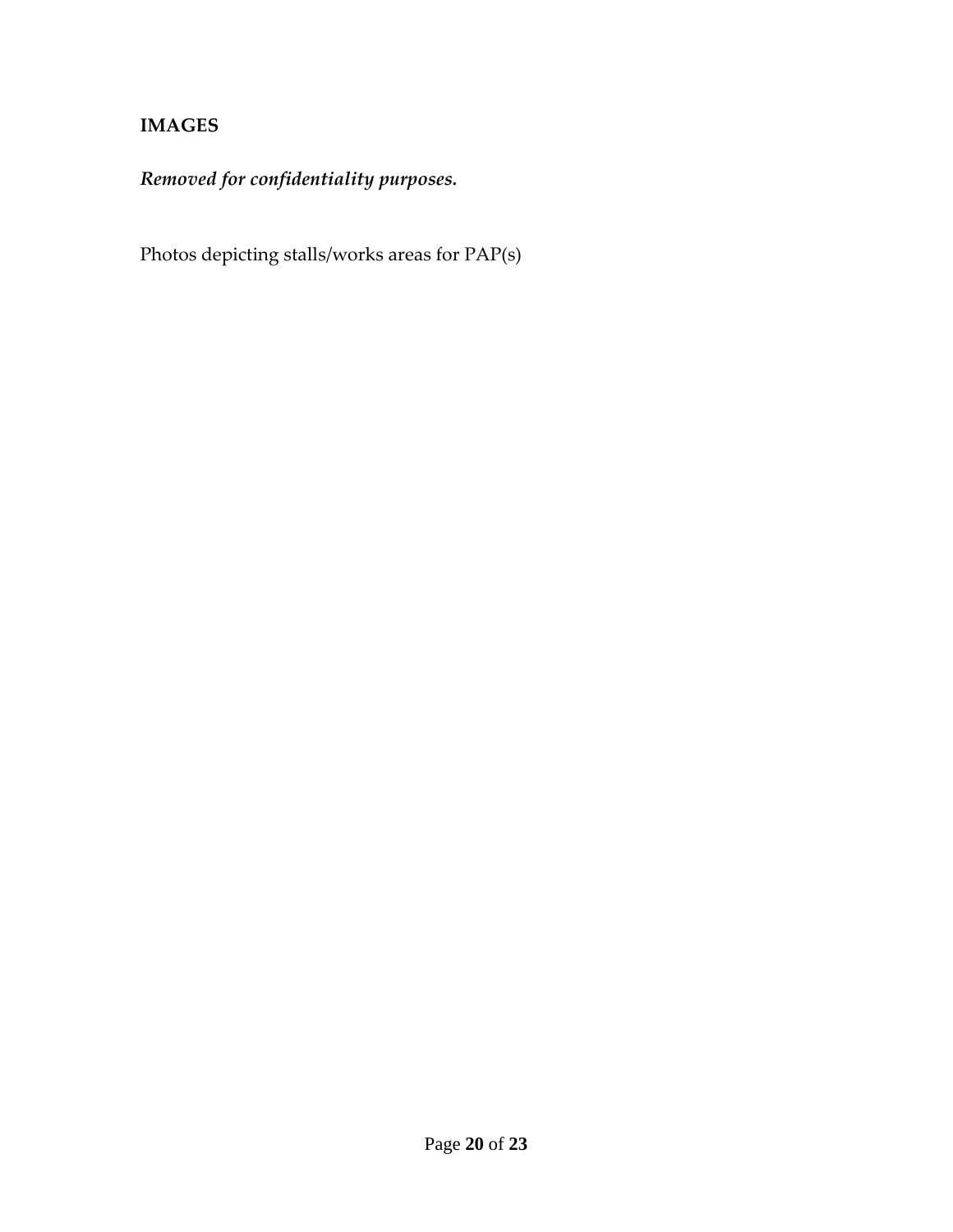#### **ANNEX 3: GRIEVANCE REDRESS LOG (Indicative format; currently in Software Development)**

#### ANNEX 3: Grievance Redress Log (Indicative format; currently in Software Development)

#### Notes:

- 1 Complainants should be provided with acknowledgement of grievance within 2-7 days from the date of receipt
- 2 Expected time of redress should be entered in this register.
- 3 Records of Grievances should always be entered in the GR Register and updated as needed, until the grievance is settled.
- 4 Grievances should normally be settled within 3 weeks of initial receipt. If not, reasons for delay should be communicated to the complainant and entered in the Register.

|              |                               |                                                                      |                                                                                                                                                                    | <b>GRIEVANCE DETAILS</b>                            |                              |                                |                                             |                               |                      |
|--------------|-------------------------------|----------------------------------------------------------------------|--------------------------------------------------------------------------------------------------------------------------------------------------------------------|-----------------------------------------------------|------------------------------|--------------------------------|---------------------------------------------|-------------------------------|----------------------|
| Claim Number | Date<br>Complaint<br>Received | Name<br>& Contact<br>Information<br>of Person<br>Making<br>Complaint | Date of<br>Acknowledgement of<br><b>Receipt of Complaint</b><br>(informing complainant<br>of response time) /<br><b>Response to Complaint</b><br>for Simple Issues | <b>Actions Taken to</b><br><b>Resolve Complaint</b> | How<br>Complaint<br>Resolved | <b>Date Complaint Resolved</b> | If Not Resolved,<br>Date Sent for<br>Appeal | <b>Status</b><br>of<br>Appeal | <b>Date Resolved</b> |
|              |                               |                                                                      |                                                                                                                                                                    |                                                     |                              |                                |                                             |                               |                      |
|              |                               |                                                                      |                                                                                                                                                                    |                                                     |                              |                                |                                             |                               |                      |
|              |                               |                                                                      |                                                                                                                                                                    |                                                     |                              |                                |                                             |                               |                      |
|              |                               |                                                                      |                                                                                                                                                                    |                                                     |                              |                                |                                             |                               |                      |
|              |                               |                                                                      |                                                                                                                                                                    |                                                     |                              |                                |                                             |                               |                      |
|              |                               |                                                                      |                                                                                                                                                                    |                                                     |                              |                                |                                             |                               |                      |
|              |                               |                                                                      |                                                                                                                                                                    |                                                     |                              |                                |                                             |                               |                      |
|              |                               |                                                                      |                                                                                                                                                                    |                                                     |                              |                                |                                             |                               |                      |
|              |                               |                                                                      |                                                                                                                                                                    |                                                     |                              |                                |                                             |                               |                      |
|              |                               |                                                                      |                                                                                                                                                                    |                                                     |                              |                                |                                             |                               |                      |
|              |                               |                                                                      |                                                                                                                                                                    |                                                     |                              |                                |                                             |                               |                      |
|              |                               |                                                                      |                                                                                                                                                                    |                                                     |                              |                                |                                             |                               |                      |

#### CRIEVALOR BETAILS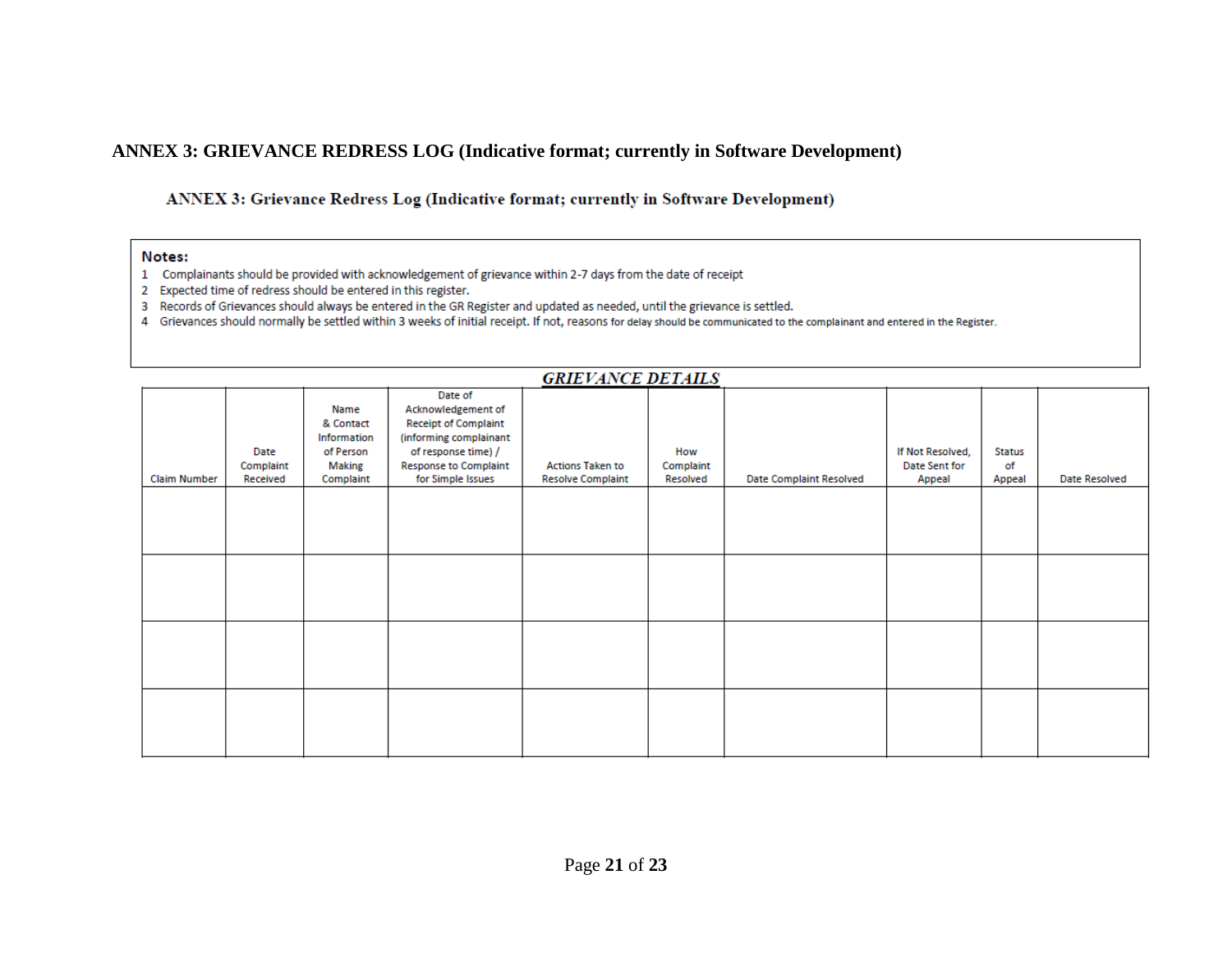#### **ANNEX 5: NO ENCROACHMENT SIGNS**